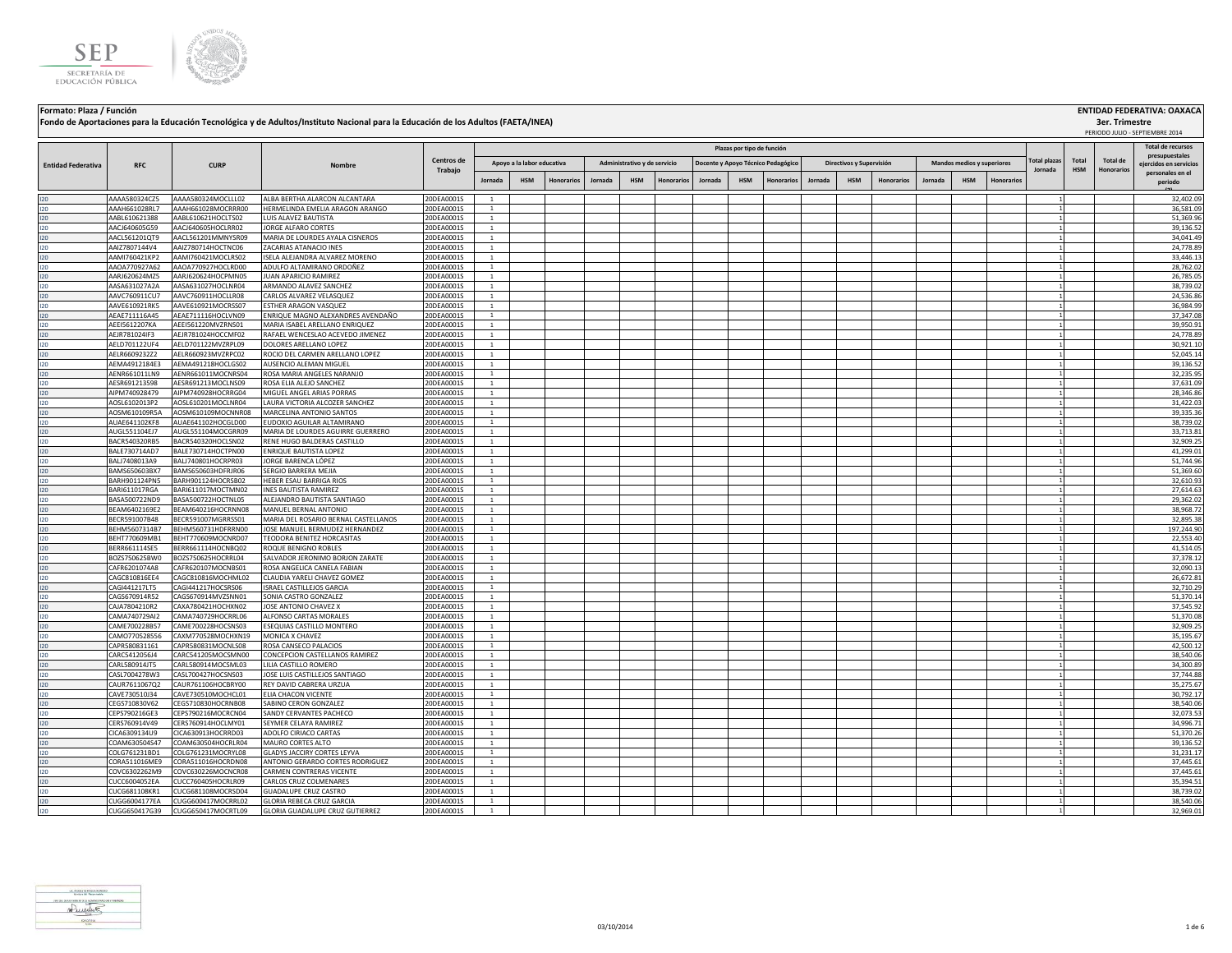



**Formato: Plaza / Función ENTIDAD FEDERATIVA: OAXACA Plazas por tipo de función Fondo de Aportaciones para la Educación Tecnológica y de Adultos/Instituto Nacional para la Educación de los Adultos (FAETA/INEA)**

**Jornada HSM Honorarios Jornada HSM Honorarios Jornada HSM Honorarios Jornada HSM Honorarios Jornada HSM Honorarios Total HSM Total de Honorarios Administrativo y de servicio Docente y Apoyo Técnico Pedagógico Directivos y Supervisión Mandos medios y superiores Total plazas Jornada RFC CURP Nombre Entidad Federativa RFC CURP CORP Nombre Centros de** <br> **CENTRO CURP Nombre CORP CURP CURP Trabajo** pres **ejercidos en servicios personales en el periodo (2) Apoyo a la labor educativa** I20 CUGI5611161CA CUGI561116MOCRRN02 INES CRUZ GARCIA 20DEA0001S 1 1 35,615.01 I20 CUGR651007440 CUGR651007MOCRRS05 MARIA DEL ROSARIO CRUZ GARCIA 20DEA0001S 1 1 35,046.37 I20 CUJT751221MS1 CUJT751221HOCRRM06 TOMAS PEDRO CRUZ JARQUIN 20DEA0001S 1 1 38,739.26 I20 CULM590814AY0 CULM590814HOCRPG05 MIGUEL ANGEL CRUZ LOPEZ 20DEA0001S 1 1 38,177.91 I20 CUMA680109GU4 CUMA680109HOCRZN09 ANTONIO CRUZ MEZA 20DEA0001S 1 1 38,034.75 I20 CUNO641222214 CUXN641222MOCVXR07 NORMA EUNICE CUEVAS X 20DEA0001S 1 1 33,263.24 I20 CURL600803677 CURL600803MOCRCR18 MARIA DE LOURDES LID CRUZ RICARDEZ 20DEA0001S 1 1 34,427.81 I20 CURY780320SK6 CURY780320MOCRGD03 YADIRA CRUZ REGINO 20DEA0001S 1 20DEA0001S 1 20DEA0001S 20DEA0001S 20DEA0001S 20DEA0001S 20DEA0001S 20DEA0001S 20DEA0001S 20DEA00015 20DEA00015 20DEA00015 20DEA00015 20DEA0001 20DEA0001 I20 CUSC581128CS7 CUSC581128MOCRNB06 CIBELES CRUZ SANCHEZ 20DEA0001S 1 2 1 1 2 20DEA0001S 20DEA0001S 1 2 20DEA0001S 20DEADS 20DEADS 20DEADS 20DEADS 20DEADS 20DEADS 2014 2014 2015 27,445.61 I20 CUSD661223SC1 CUSD661223HOCRLG00 DAGOBERTO CRUZ SALVATIERRA 20DEA0001S 1 1 38,142.38 I20 DEGJ730102RL5 DEGJ730102HOCSRS04 JESUS RANGEL DESALES GUERACH 20DEA0001S 1 1 1 1 3 37,545.92 37,545.92 37,545.92 I20 DIGC640716MV0 DIGC640716MOCZNR08 CARMEN DIAZ GONZALEZ 20DEA0001S 1 1 51,970.26 I20 DIMD700627M67 DIMD700627HOCZRR07 DARIO DIAZ MARTINEZ 20DEA0001S 1 1 37,943.72 I20 DISA861106H86 DISA861106HOCZLL09 JOSE ALBERTO DIAZ SALAZAR 20DEA0001S 1 1 51,369.96 I20 DOJA780111JF3 DOJA780111HOCRML01 |ALAIN DORANTESJIMENEZ 20DEA0001S 1 | | | | | | | | | | | | | | | | | 37,148.42 I20 EAMI571107N94 EAMI571107MDFSRR01 IRMA LILIA ESTRADA MARTINEZ 20DEA0001S 1 1 41,285.84 I20 EUMR700919FU1 EUMR700919HOCSNC05 RICARDO ESTUDILLO MONTALVO 20DEA0001S | 1 | | | | | | | | | | | | | | | | I20 PAGS610530QG0 FAGS610530MDFRNL05 SOLEDAD FRANCO GONZALEZ 20DEA0001S 1 2 32,200.50 20DEA0001S 1 3 32,200.50 I20 FEOR780413UD5 FEOR780413MDFRRC04 ROCIO FERIA ORTIZ 20DEA0001S 1 | | | | | | | | | | | | | | | 1 | 36,069.93 I20 PETP761101LQ1 FETP761101HOCLRR00 PERFECTO.FELIPE\_TRAPAGA 20DEA0001S 1 2 38,701.10 20DEA0001S 38,701.10 20DEA0001S 38,701.10 I20 FOGR7109293C0 FOGR710929HHGLNF05 RAFAEL FLORES GONZALEZ 20DEA0001S 1 3 31 31 31 31 38,937.68 I20 FOIM631111SX9 FOIM631111HOCLGR06 |MARTIN FLORES IGNACIO 20DEA0001S | 1 | | | | | | | | | | | | | | | | 51,370.08 I20 FOPE560130AZ7 FOPE560130HOCLBP00 [EPIFANIO FLORES PUEBLITA 20DEA0001S ] 1 ] ] ] ] 28,540.06 ] 20DEA0001S ] 20DEA0001S ] 20DEA0001S ] 20DEA0001S ] ] ] ] ] ] [ ] ] ] [ ] ] [ ] ] [ ] 38,540.06 I20 POZB740430RX0 FOZB740430HOCLRN19 BENITOJAIME FLORES ZURITA 20DEA0001S 1 2 37,943.72 37,943.72 37,943.72 37,943.72 I20 FUSC7603059F9 FUSC760305MOCNLR09 MARIA DEL CARMEN FUENTES SOLAR 20DEA0001S 1 1 37,744.88 I20 GAAD7505058R2 GAAD750505HOCRNV03 DAVID GARCIA ANGEL 20DEA0001S 1 | | | | | | | | | | | | | | | | | 1 | | 37,958.78 I20 GACA720925CRA GACA720925HDFSDL05 ALFREDO GASGA CID DEL PRADO 20DEA0001S 1 1 51,369.96 I20 GALF7301112S5 GALF730111MOCRPR03 FRANCISCA GUILLERMIN GARCIA LOPEZ 20DEA0001S 1 1 37,440.20 I20 GALM6010238X3 GALM601023MOCRNR04 MARGARITA LETICIA GARCIA LUNA 20DEA0001S 1 1 37,713.49 I20 GALR710301FK6 GALR710301MOCLBS04 ROSA MARIA GALLEGOS LABIAS 20DEA0001S 1 | | | | | | | | | | | | | | | | 38,739.26 I20 GALS700622D4A GALS700622MOCRPY07 SYLVIAMAGDALENA GARCIA LOPEZ 20DEA0001S 1 1 2 20DEA0001S 2 20DEA0001S 2 201 2000 201 201 25,179.60 I20 GAME670305JJ4 GAME670305MOCRRL09 ELIZABETH GARCIA MARTINEZ 20DEA0001S 1 1 39,266.78 I20 GAMF891009AE3 GAMF891009MBCRNT06 FATIMA DEL ROSARIO GARCIA MENDOZA 20DEA0001S 1 1 28,762.02 I20 GANT8105193F7 GANT810519HOCRXR00 |TARCISGARCIA NUÑEZ 20DEA0001S 1 | | | | | | | | | | | | | | | | 1 | | 29,843.89 I20 GATI700220R64 GATI700220MOCRMR07 IRMA GARCIA TAMAYO 20DEA0001S 1 1 39,017.68 I20 GAVC800126EG4 GAVC800126MOCYLL08 CLAUDIA.LILIANA GAY VALENCIA 20DEA0001S 1 2 21 2 21 20DEA0001S 20DEA0001S 2 21 2 21 2 25,453.59 I20 GOCL5306113T1 GOCL530611HOCMSS00 LUIS RAFAEL GOMEZ CASTILLO 20DEA0001S 1 1 1 1 1 1 1 1 1 1 1 37,545.92 I20 GOFC5803062S4 GOFC580306HOCNRR02 CIRO GONZALEZ FRANCO 20DEA0001S 1 2 32,163.76 20DEA0001S 1 2 32,163.76 32,163.76 I20 GOJL800608124 GOJL800608HVZMCS07 LUIS ALBERTO GOMEZ JACOME 20DEA0001S 1 1 1 1 3 37,987.55 37,987.55 37,987.55 37,987.55 37,987.55 37,987.55 37,987.55 37,987.55 37,987.55 37,987.55 37,987.55 37,987.55 37,987.55 37,987.5 I20 GOOP610218T72 GOOP610228MOCNRR02 PORFIRIA ALFONSINA GONZALEZ ORTEGA 20DEA0001S 1 1 51,370.26 I20 GOPE610511J59 GOPE610511HOCNRR06 ERNESTO GONZALEZ PERALTA 20DEA0001S 1 1 42,500.12 I20 GORJ681203GH6 GORJ681203HOCNZV07 JAVIERGONZALEZ RUIZ 20DEA0001S 1 1 1 1 1 3 39,188.09 39,188.09 39,188.09 39,188.09 39,188.09 39,188.09 39,188.09 39,188.09 39,188.09 39,188.09 39,188.09 39,188.09 39,188.09 30,188.09 39 I20 GORS630531PT4 GORS630531MOCDSL00 SILVIAGODINEZ RASGADO 20DEA0001S 1 2 37,807.20 20DEA0001S 1 3 37,807.20 37,807.20 I20 GORS740318BX7 GORS740318MDFMYN03 SANDRAANGELICA GOMEZ REYES 20DEA0001S 1 1 1 1 1 1 1 1 1 1 1 35,042.86 I20 GUCF571020QL8 GUCF571020HOCTNL07 FELICIANO GUTIERREZ CONTRERAS 20DEA0001S 1 1 1 1 1 1 1 1 1 1 1 1 1 1 1 1 1 I20 GUDH680108EC7 GUDH680108HOCTZL01 HELADIO GUTIERREZ DIAZ 22 20DEA0001S 1 2 1 4 42,373.73 20DEA0001S 1 4 42,373.73 I20 GUMJ680814RK8 GUMJ680814MOCTRN02 JUANABELEN GUTIERREZ MORALES 20DEA0001S 1 1 1 3 37,148.42 SUN 37,148.42 S I20 GUSR6510162R4 GUSR651016MOCZLC03 ROCIOJULIAGUZMAN SOLANA 20DEA0001S 1 1 1 1 3 37,824.88 37,824.88 37,824.88 I20 HEBV650315UQ8 HEBV650315HOCRRD09 VIDAL EDMUNDO HERNANDEZ BARRIENTOS 20DEA0001S 1 1 36,189.81 I20 HECF510117120 HECF510117HOCRRL04 FLORENTINO NATALIO HERNANDEZ CERVANTES 20DEA0001S 1 1 52,044.96 I20 HECM781122PA4 HECM781122HOCRNR02 MAURO HERNANDEZ CANSECO 20DEA0001S 1 1 40,721.41 I20 HECR740928IY6 HECR740928MOCRCQ01 RAQUELHERNANDEZ COCA 20DEA0001S 1 2 34,007.90 20DEA0001S 1 34,007.90 34,007.90 I20 HEDG730227D28 HEDG730227HOCRZL06 GILBERTO HERNANDEZ DIAZ 20DEA0001S 1 1 37,608.00 I20 HEHC720327BD1 HEHC720327MOCRRL06 CELSA HERNANDEZ HERNANDEZ 20DEA0001S 1 1 36,458.01 I20 HEHI660424P63 HEHI660424MOCRRR03 IRMA HERNANDEZ HERNANDEZ 20DEA0001S 1 1 37,445.61 I20 HEJA601202516 HEJA601202MDFRML08 ALMA LOURDES HERNANDEZ JIMENEZ 20DEA0001S 1 1 42,500.12 120 HELA6405036E1 HELA640503HOCRPN06 |ANDRESHERNANDEZLOPEZ 20DEA0001S 1 | | | | | | | | | | | | | | | | | 35,593.17 I20 HELA680221DQ0 HELA680221HOCRZN05 |ANTONIO HERNANDEZ LOAEZA 20DEA0001S | 1 | | | | | | | | | | | | | | | | 38,614.86 I20 HEMF741112KP1 |HEMF741112KP1 |HEMF741112MOCRRD04 |FIDELINA HERNANDEZ MERINO 20DEA0001S | 1 | 38,022.68 | 3 I20 HERH580904K48 HERH580904HGRRZC08 HECTOR JAVIER HERNANDEZ RUIZ 20DEA0001S 1 1 1 3 36,905.61 3 36,905.61 3 36,905.61 3 36,905.61 3 36,905.61 3 36,905.61 3 36,905.61 3 36,905.61 3 36,905.61 3 36,905.61 3 36,905.61 3 36,90 I20 HERJ721022QP9 HERJ721022HOCRYN07 JUAN SANTIAGO HERNANDEZ REYES 20DEA0001S 1 1 38,937.68 I20 HESA750112H92 HESA750112HOCRNL02 ALFREDO HERNANDEZ SANTIBAÑEZ 20DEA0001S 1 1 19,174.68 I20 HESD620525LU7 HESD620525MOCRNM06 DOMITILA HERNANDEZ SANCHEZ 20DEA0001S 1 1 36,786.15 I20 HESN780925235 HESN780925MBCRLR16 NORMA HERNANDEZ SOLIS 20DEA0001S 1 1 29,646.81



**3er. Trimestre**

PERIODO JULIO - SEPTIEMBRE 2014

**Total de recursos**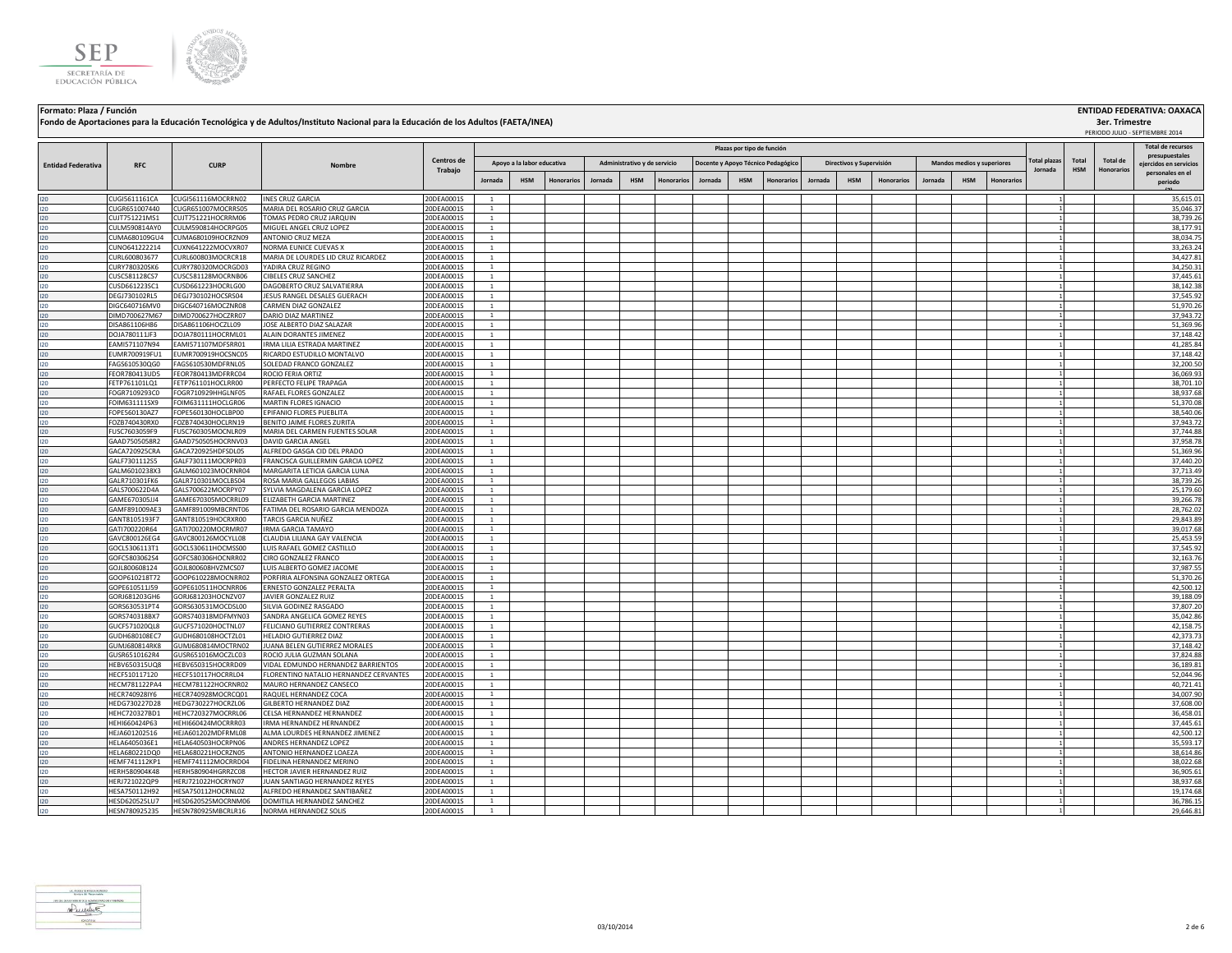



**Formato: Plaza / Función ENTIDAD FEDERATIVA: OAXACA 3er. Trimestre Jornada HSM Honorarios Jornada HSM Honorarios Jornada HSM Honorarios Jornada HSM Honorarios Jornada HSM Honorarios Total HSM Total de Honorarios Administrativo y de servicio Docente y Apoyo Técnico Pedagógico Directivos y Supervisión Mandos medios y superiores Plazas por tipo de función Total plaza Jornada** PERIODO JULIO - SEPTIEMBRE 2014 **RFC CURP Nombre Fondo de Aportaciones para la Educación Tecnológica y de Adultos/Instituto Nacional para la Educación de los Adultos (FAETA/INEA) Entidad Federativa RFC CURP CURP CURP CURP CURP CURP CURP CURP CURP CURP CURP CURP CURP Trabajo Total de recursos ejercidos en servicios Apoyo a la labor educativa** I20 HETC620302EK6 HETC620302HOCRLR04 CRISTOBALHERNANDEZTOLEDO 20DEA0001S 1 | | | | | | | | | | | | | | | | 32,244.61 I20 HEZF670206C56 HEZF670206HOCRRL06 FELIPE DE JESUS HEREDIA ZARATE 20DEA0001S 1 1 37,399.57 I20 HISI610524T6A HISI610524MOCPND02 IDALIA SONIA OLIVIA HIPOLITO SANTIAGO 20DEA0001S 1 1 32,839.96 I20 JAOE570420U37 JAOE570420MOCRRL05 ELIA JARQUIN ORTIZ 20DEA0001S 1 1 29,056.96 I20 JASA531102HS5 JASA531102MOCCNN00 MARIA DE LOS ANGELES JACINTO SANTOS 20DEA0001S 1 1 42,500.12 I20 JEMM770413CW5 JEMM770413HOCSJR00 MARGARITO DE JESUS MEJIA 20DEA0001S 1 1 40,734.31 JICE590225TP9 JICE590225MOCMBL06

| JILN 681122L83<br>JILN681122MOCMPR01<br>NORMA ISABEL JIMENEZ LOPEZ<br>20DEA0001S<br><sup>1</sup><br>120<br>JIME5207231N4<br>JIME520723MOCMRL02<br>ELDA JIMENEZ MORGAN<br>20DEA0001S<br>120<br>$\overline{1}$<br>JIPE670915175<br>JIPE670915MOCMCV00<br>20DEA0001S<br>120<br>EVA MIRTHALA JIMENEZ PACHECO<br>1<br>1<br>JIPR770214DV3<br>JIPR770214HOCMXB07<br>ROBERTO JIMENEZ PIÑON<br>20DEA0001S<br>120<br><sup>1</sup><br>1<br>JUAJ450414JC1<br>JUAJ450414HOCRRS03<br>JUSTINO JUAREZ ARAGON<br>20DEA0001S<br>120<br><sup>1</sup><br><b>IUPO750613A1A</b><br>JUPO750613HOCRCS06<br>OSVALDO ANTONIO JUAREZ PICHARDO<br>20DEA0001S<br>$\mathbf{1}$<br>120<br>20DEA0001S<br>JUVA7606132K6<br>JUVA760613MOCRSN02<br>ANTONIA JUAREZ VASQUEZ<br>$\mathbf{1}$<br>120<br>KAGX620119557<br>20DEA0001S<br>KXGA620119HYNNNL05<br>ALBERTO KANTUN GONZALEZ<br>120<br>$\mathbf{1}$<br>1<br>LECE540605AN2<br>LECE540605MOCNRL06<br>ELOISA JOSEFINA LEON CRUZ<br>20DEA0001S<br><sup>1</sup><br>120<br>20DEA0001S<br>LIEN6509218R7<br>LIEN650921HOCBSX04<br>NOE LIBORIO ESCAMILLA<br>120<br>$\mathbf{1}$<br>20DEA0001S<br>LIMC740127RW4<br>LIMC740127MOCNTC06<br><b>CICLALI LINARES MATUS</b><br>120<br>$\overline{1}$<br>LOAH641025SN2<br>LOAH641025HOCPNC08<br><b>HECTOR LOPEZ ANTONIO</b><br>20DEA0001S<br>120<br><sup>1</sup><br>LOAR670604CT0<br>LOAR670604MOCPNT05<br>20DEA0001S<br>120<br>RUTILIA LOPEZ ANTONIO<br><sup>1</sup><br>120<br>LOCA681026FT9<br>LXCA681026HOCPSL06<br>ALFREDO CARLOS LOPEZ CASTRO<br>20DEA0001S<br>$\mathbf{1}$<br>120<br>LOCG650407U15<br>20DEA0001S<br>LOCG650407MOCPRD05<br><b>GUADALUPE LOPEZ CARRASCO</b><br>$\mathbf{1}$<br>LOCH780529JC7<br>LOCH780529HOCPRR03<br>HIRAM LOPEZ CARRASCO<br>20DEA0001S<br>120<br><sup>1</sup><br>1<br>LOGA6810026G2<br>LOGA681002HOCPRN09<br>ANDRES LOPEZ GARCIA<br>20DEA0001S<br>120<br>$\overline{1}$<br>1<br>120<br>LOGJ5909045I0<br>LOGJ590904HOCPMM07<br>JAIME LOPEZ GOMEZ<br>20DEA0001S<br>$\mathbf{1}$<br>1<br>LOGJ6502272F3<br>LOGJ650227HOCPLL02<br>JULIO CESAR LOPEZ GALVEZ<br>20DEA0001S<br>120<br><sup>1</sup><br>LOGJ680624MYA<br>LOGJ680624HOCPNN02<br>JUAN CARLOS LOPEZ GONZALEZ<br>20DEA0001S<br>$\mathbf{1}$<br>1<br>120<br>LOGV710228F47<br>LOGV710228HOCPNC05<br>20DEA0001S<br>120<br>VICTOR LOPEZ GUENDOLAIN<br>1<br>1<br>LOHT671003KL7<br>20DEA0001S<br>120<br>LOHT671003MOCPRR02<br>TERESITA DE JESUS LOPEZ HERNANDEZ<br>$\overline{1}$<br>$\mathbf{1}$<br>LOLA700424Q88<br>LOLA700424HOCPPL03<br>ALEJANDRO LOPEZ LOPEZ<br>20DEA0001S<br><sup>1</sup><br>120<br>LOLR711207D61<br>LOLR711207MOCPSC08<br>ROCELIA LOPEZ LUIS<br>20DEA0001S<br>$\overline{1}$<br>120<br>LOLT6312289C4<br>LOLT631228MOCPSF08<br>TEOFILA LOPEZ LUIS<br>20DEA0001S<br>120<br>1<br>20DEA0001S<br>120<br>LOMF6504039G1<br>LOMF650403MOCPJR07<br>FRANCISCA OFELIA LOPEZ MEJIA<br><sup>1</sup><br>1<br>LOOC700725679<br>LOOC700725MOCPRL09<br>CLAUDIA DEL CARMEN LOPEZ OROZCO<br>20DEA0001S<br>120<br><sup>1</sup><br>LOOE720214D52<br>LOOE720214MOCPRR06<br>20DEA0001S<br>ERIKA PATRICIA LOPEZ OROZCO<br>$\overline{1}$<br>120<br>20DEA0001S<br>LOPY800507GD6<br>LOPY800507MOCPND02<br>YADIRA LOPEZ PINEDA<br>120<br><sup>1</sup><br>20DEA0001S<br>LORG610918UD7<br>LORG610918HOCPDN07<br><b>GENARO LOPEZ RODRIGUEZ</b><br>120<br>$\mathbf{1}$<br>20DEA0001S<br>LOSE641115LZ7<br>LOSE641115MOCPNL01<br>ELPIDIA LOPEZ SANTIAGO<br>120<br>$\mathbf{1}$<br>$1\vert$<br>LOST640114FJ9<br>LOST640114MOCPRR01<br>MARIA TERESA LOPEZ SORIANO<br>20DEA0001S<br>120<br>$\overline{1}$<br>120<br>LOVE741027LG9<br>LOVE741027HOCPLD04<br>EDUARDO REY LOPEZ VILLAVICENCIO<br>20DEA0001S<br><sup>1</sup><br>20DEA0001S<br>120<br>LOVJ640412H41<br>LOVJ640412MOCPSL00<br>JULIA LOPEZ VASQUEZ<br>$\mathbf{1}$<br>LUGA5910015F6<br>LUGA591001HOCNRN02<br>ANGEL LUNA GARCIA<br>20DEA0001S<br>120<br><sup>1</sup><br>20DEA0001S<br>120<br>LUSS681111QD6<br>LUSS681111MOCSNY01<br>SYLVIA VICTORIA LUIS SANTOS<br>$\overline{1}$<br>120<br>MACE610812JD7<br>MACE610812MOCTRL01<br>ELENA MATUS CRUZ<br>20DEA0001S<br>$\mathbf{1}$<br>MACU540516K44<br>20DEA0001S<br>120<br>MACU540516HOCTYB00<br>UBALDO MATIAS CAYETANO<br>$\mathbf{1}$<br>120<br>MAGD530225JB0<br>MAGD530225MOCNLL02<br>DALIA VICTORIA MANZANARES GIL<br>20DEA0001S<br>$\mathbf{1}$<br>11<br>MAGP710531ST2<br>MAGP710531MOCRRT08<br>PETRONILA MARTINEZ GARCIA<br>20DEA0001S<br>120<br>$\mathbf{1}$<br>MALC530727D52<br>MALC530727HOCRSL07<br>CELESTINO MARTINEZ LUIS<br>20DEA0001S<br>120<br>$\mathbf{1}$<br>1<br>MALD570609T63<br>MALD570609MOCRPL05<br>20DEA0001S<br>120<br>DALILA MARTINEZ LOPEZ<br><sup>1</sup><br>MALN581029GV3<br>MALN581029HOCRPR05<br>NARCISO ELOY MARCIAL LOPEZ<br>20DEA0001S<br>$\overline{1}$<br>1<br>120<br>MAMA6501036V4<br>MAMA650103HCSRNB06<br>20DEA0001S<br>120<br>ABEL MARTINEZ MUNDO<br>$\overline{1}$<br>$\mathbf{1}$<br>120<br>MAMC6609242V3<br>MAMC660924MOCRRR06<br>MARIA DEL CARMEN MARTINEZ MARTINEZ<br>20DEA0001S<br>$\mathbf{1}$<br>120<br>MAMX720608I93<br>MXME720608MOCRTS02<br><b>ESPERANZA MARTINEZ MATUS</b><br>20DEA0001S<br><sup>1</sup><br>MAPC700724R58<br>MAPC700724MOCRRR08<br>MARIA CRISTINA MARTINEZ PEREZ<br>20DEA0001S<br>$\overline{1}$<br>120<br>$\mathbf{1}$ | 51,370.26<br>36,378.23 |
|-------------------------------------------------------------------------------------------------------------------------------------------------------------------------------------------------------------------------------------------------------------------------------------------------------------------------------------------------------------------------------------------------------------------------------------------------------------------------------------------------------------------------------------------------------------------------------------------------------------------------------------------------------------------------------------------------------------------------------------------------------------------------------------------------------------------------------------------------------------------------------------------------------------------------------------------------------------------------------------------------------------------------------------------------------------------------------------------------------------------------------------------------------------------------------------------------------------------------------------------------------------------------------------------------------------------------------------------------------------------------------------------------------------------------------------------------------------------------------------------------------------------------------------------------------------------------------------------------------------------------------------------------------------------------------------------------------------------------------------------------------------------------------------------------------------------------------------------------------------------------------------------------------------------------------------------------------------------------------------------------------------------------------------------------------------------------------------------------------------------------------------------------------------------------------------------------------------------------------------------------------------------------------------------------------------------------------------------------------------------------------------------------------------------------------------------------------------------------------------------------------------------------------------------------------------------------------------------------------------------------------------------------------------------------------------------------------------------------------------------------------------------------------------------------------------------------------------------------------------------------------------------------------------------------------------------------------------------------------------------------------------------------------------------------------------------------------------------------------------------------------------------------------------------------------------------------------------------------------------------------------------------------------------------------------------------------------------------------------------------------------------------------------------------------------------------------------------------------------------------------------------------------------------------------------------------------------------------------------------------------------------------------------------------------------------------------------------------------------------------------------------------------------------------------------------------------------------------------------------------------------------------------------------------------------------------------------------------------------------------------------------------------------------------------------------------------------------------------------------------------------------------------------------------------------------------------------------------------------------------------------------------------------------------------------------------------------------------------------------------------------------------------------------------------------------------------------------------------------------------------------------------------------------------------------------------------------------------------------------------------------------------------------------------------------------------------------------------------------------------------------------------------------------------------------------------------------------------------------------------------------------------------------------------------------------------------------------------------------------------------------------------------------------------------------------------------------------------------------------------------------------------------------------------------------------------------------------------------|------------------------|
|                                                                                                                                                                                                                                                                                                                                                                                                                                                                                                                                                                                                                                                                                                                                                                                                                                                                                                                                                                                                                                                                                                                                                                                                                                                                                                                                                                                                                                                                                                                                                                                                                                                                                                                                                                                                                                                                                                                                                                                                                                                                                                                                                                                                                                                                                                                                                                                                                                                                                                                                                                                                                                                                                                                                                                                                                                                                                                                                                                                                                                                                                                                                                                                                                                                                                                                                                                                                                                                                                                                                                                                                                                                                                                                                                                                                                                                                                                                                                                                                                                                                                                                                                                                                                                                                                                                                                                                                                                                                                                                                                                                                                                                                                                                                                                                                                                                                                                                                                                                                                                                                                                                                                                                                                         |                        |
|                                                                                                                                                                                                                                                                                                                                                                                                                                                                                                                                                                                                                                                                                                                                                                                                                                                                                                                                                                                                                                                                                                                                                                                                                                                                                                                                                                                                                                                                                                                                                                                                                                                                                                                                                                                                                                                                                                                                                                                                                                                                                                                                                                                                                                                                                                                                                                                                                                                                                                                                                                                                                                                                                                                                                                                                                                                                                                                                                                                                                                                                                                                                                                                                                                                                                                                                                                                                                                                                                                                                                                                                                                                                                                                                                                                                                                                                                                                                                                                                                                                                                                                                                                                                                                                                                                                                                                                                                                                                                                                                                                                                                                                                                                                                                                                                                                                                                                                                                                                                                                                                                                                                                                                                                         |                        |
|                                                                                                                                                                                                                                                                                                                                                                                                                                                                                                                                                                                                                                                                                                                                                                                                                                                                                                                                                                                                                                                                                                                                                                                                                                                                                                                                                                                                                                                                                                                                                                                                                                                                                                                                                                                                                                                                                                                                                                                                                                                                                                                                                                                                                                                                                                                                                                                                                                                                                                                                                                                                                                                                                                                                                                                                                                                                                                                                                                                                                                                                                                                                                                                                                                                                                                                                                                                                                                                                                                                                                                                                                                                                                                                                                                                                                                                                                                                                                                                                                                                                                                                                                                                                                                                                                                                                                                                                                                                                                                                                                                                                                                                                                                                                                                                                                                                                                                                                                                                                                                                                                                                                                                                                                         | 37,943.72              |
|                                                                                                                                                                                                                                                                                                                                                                                                                                                                                                                                                                                                                                                                                                                                                                                                                                                                                                                                                                                                                                                                                                                                                                                                                                                                                                                                                                                                                                                                                                                                                                                                                                                                                                                                                                                                                                                                                                                                                                                                                                                                                                                                                                                                                                                                                                                                                                                                                                                                                                                                                                                                                                                                                                                                                                                                                                                                                                                                                                                                                                                                                                                                                                                                                                                                                                                                                                                                                                                                                                                                                                                                                                                                                                                                                                                                                                                                                                                                                                                                                                                                                                                                                                                                                                                                                                                                                                                                                                                                                                                                                                                                                                                                                                                                                                                                                                                                                                                                                                                                                                                                                                                                                                                                                         | 37,407.08              |
|                                                                                                                                                                                                                                                                                                                                                                                                                                                                                                                                                                                                                                                                                                                                                                                                                                                                                                                                                                                                                                                                                                                                                                                                                                                                                                                                                                                                                                                                                                                                                                                                                                                                                                                                                                                                                                                                                                                                                                                                                                                                                                                                                                                                                                                                                                                                                                                                                                                                                                                                                                                                                                                                                                                                                                                                                                                                                                                                                                                                                                                                                                                                                                                                                                                                                                                                                                                                                                                                                                                                                                                                                                                                                                                                                                                                                                                                                                                                                                                                                                                                                                                                                                                                                                                                                                                                                                                                                                                                                                                                                                                                                                                                                                                                                                                                                                                                                                                                                                                                                                                                                                                                                                                                                         | 34,300.89              |
|                                                                                                                                                                                                                                                                                                                                                                                                                                                                                                                                                                                                                                                                                                                                                                                                                                                                                                                                                                                                                                                                                                                                                                                                                                                                                                                                                                                                                                                                                                                                                                                                                                                                                                                                                                                                                                                                                                                                                                                                                                                                                                                                                                                                                                                                                                                                                                                                                                                                                                                                                                                                                                                                                                                                                                                                                                                                                                                                                                                                                                                                                                                                                                                                                                                                                                                                                                                                                                                                                                                                                                                                                                                                                                                                                                                                                                                                                                                                                                                                                                                                                                                                                                                                                                                                                                                                                                                                                                                                                                                                                                                                                                                                                                                                                                                                                                                                                                                                                                                                                                                                                                                                                                                                                         | 30,349.08              |
|                                                                                                                                                                                                                                                                                                                                                                                                                                                                                                                                                                                                                                                                                                                                                                                                                                                                                                                                                                                                                                                                                                                                                                                                                                                                                                                                                                                                                                                                                                                                                                                                                                                                                                                                                                                                                                                                                                                                                                                                                                                                                                                                                                                                                                                                                                                                                                                                                                                                                                                                                                                                                                                                                                                                                                                                                                                                                                                                                                                                                                                                                                                                                                                                                                                                                                                                                                                                                                                                                                                                                                                                                                                                                                                                                                                                                                                                                                                                                                                                                                                                                                                                                                                                                                                                                                                                                                                                                                                                                                                                                                                                                                                                                                                                                                                                                                                                                                                                                                                                                                                                                                                                                                                                                         | 24,743.49              |
|                                                                                                                                                                                                                                                                                                                                                                                                                                                                                                                                                                                                                                                                                                                                                                                                                                                                                                                                                                                                                                                                                                                                                                                                                                                                                                                                                                                                                                                                                                                                                                                                                                                                                                                                                                                                                                                                                                                                                                                                                                                                                                                                                                                                                                                                                                                                                                                                                                                                                                                                                                                                                                                                                                                                                                                                                                                                                                                                                                                                                                                                                                                                                                                                                                                                                                                                                                                                                                                                                                                                                                                                                                                                                                                                                                                                                                                                                                                                                                                                                                                                                                                                                                                                                                                                                                                                                                                                                                                                                                                                                                                                                                                                                                                                                                                                                                                                                                                                                                                                                                                                                                                                                                                                                         | 41,844.38              |
|                                                                                                                                                                                                                                                                                                                                                                                                                                                                                                                                                                                                                                                                                                                                                                                                                                                                                                                                                                                                                                                                                                                                                                                                                                                                                                                                                                                                                                                                                                                                                                                                                                                                                                                                                                                                                                                                                                                                                                                                                                                                                                                                                                                                                                                                                                                                                                                                                                                                                                                                                                                                                                                                                                                                                                                                                                                                                                                                                                                                                                                                                                                                                                                                                                                                                                                                                                                                                                                                                                                                                                                                                                                                                                                                                                                                                                                                                                                                                                                                                                                                                                                                                                                                                                                                                                                                                                                                                                                                                                                                                                                                                                                                                                                                                                                                                                                                                                                                                                                                                                                                                                                                                                                                                         |                        |
|                                                                                                                                                                                                                                                                                                                                                                                                                                                                                                                                                                                                                                                                                                                                                                                                                                                                                                                                                                                                                                                                                                                                                                                                                                                                                                                                                                                                                                                                                                                                                                                                                                                                                                                                                                                                                                                                                                                                                                                                                                                                                                                                                                                                                                                                                                                                                                                                                                                                                                                                                                                                                                                                                                                                                                                                                                                                                                                                                                                                                                                                                                                                                                                                                                                                                                                                                                                                                                                                                                                                                                                                                                                                                                                                                                                                                                                                                                                                                                                                                                                                                                                                                                                                                                                                                                                                                                                                                                                                                                                                                                                                                                                                                                                                                                                                                                                                                                                                                                                                                                                                                                                                                                                                                         | 24,743.49              |
|                                                                                                                                                                                                                                                                                                                                                                                                                                                                                                                                                                                                                                                                                                                                                                                                                                                                                                                                                                                                                                                                                                                                                                                                                                                                                                                                                                                                                                                                                                                                                                                                                                                                                                                                                                                                                                                                                                                                                                                                                                                                                                                                                                                                                                                                                                                                                                                                                                                                                                                                                                                                                                                                                                                                                                                                                                                                                                                                                                                                                                                                                                                                                                                                                                                                                                                                                                                                                                                                                                                                                                                                                                                                                                                                                                                                                                                                                                                                                                                                                                                                                                                                                                                                                                                                                                                                                                                                                                                                                                                                                                                                                                                                                                                                                                                                                                                                                                                                                                                                                                                                                                                                                                                                                         | 38,341.22              |
|                                                                                                                                                                                                                                                                                                                                                                                                                                                                                                                                                                                                                                                                                                                                                                                                                                                                                                                                                                                                                                                                                                                                                                                                                                                                                                                                                                                                                                                                                                                                                                                                                                                                                                                                                                                                                                                                                                                                                                                                                                                                                                                                                                                                                                                                                                                                                                                                                                                                                                                                                                                                                                                                                                                                                                                                                                                                                                                                                                                                                                                                                                                                                                                                                                                                                                                                                                                                                                                                                                                                                                                                                                                                                                                                                                                                                                                                                                                                                                                                                                                                                                                                                                                                                                                                                                                                                                                                                                                                                                                                                                                                                                                                                                                                                                                                                                                                                                                                                                                                                                                                                                                                                                                                                         | 37,347.08              |
|                                                                                                                                                                                                                                                                                                                                                                                                                                                                                                                                                                                                                                                                                                                                                                                                                                                                                                                                                                                                                                                                                                                                                                                                                                                                                                                                                                                                                                                                                                                                                                                                                                                                                                                                                                                                                                                                                                                                                                                                                                                                                                                                                                                                                                                                                                                                                                                                                                                                                                                                                                                                                                                                                                                                                                                                                                                                                                                                                                                                                                                                                                                                                                                                                                                                                                                                                                                                                                                                                                                                                                                                                                                                                                                                                                                                                                                                                                                                                                                                                                                                                                                                                                                                                                                                                                                                                                                                                                                                                                                                                                                                                                                                                                                                                                                                                                                                                                                                                                                                                                                                                                                                                                                                                         | 38.512.46              |
|                                                                                                                                                                                                                                                                                                                                                                                                                                                                                                                                                                                                                                                                                                                                                                                                                                                                                                                                                                                                                                                                                                                                                                                                                                                                                                                                                                                                                                                                                                                                                                                                                                                                                                                                                                                                                                                                                                                                                                                                                                                                                                                                                                                                                                                                                                                                                                                                                                                                                                                                                                                                                                                                                                                                                                                                                                                                                                                                                                                                                                                                                                                                                                                                                                                                                                                                                                                                                                                                                                                                                                                                                                                                                                                                                                                                                                                                                                                                                                                                                                                                                                                                                                                                                                                                                                                                                                                                                                                                                                                                                                                                                                                                                                                                                                                                                                                                                                                                                                                                                                                                                                                                                                                                                         | 34,085.01              |
|                                                                                                                                                                                                                                                                                                                                                                                                                                                                                                                                                                                                                                                                                                                                                                                                                                                                                                                                                                                                                                                                                                                                                                                                                                                                                                                                                                                                                                                                                                                                                                                                                                                                                                                                                                                                                                                                                                                                                                                                                                                                                                                                                                                                                                                                                                                                                                                                                                                                                                                                                                                                                                                                                                                                                                                                                                                                                                                                                                                                                                                                                                                                                                                                                                                                                                                                                                                                                                                                                                                                                                                                                                                                                                                                                                                                                                                                                                                                                                                                                                                                                                                                                                                                                                                                                                                                                                                                                                                                                                                                                                                                                                                                                                                                                                                                                                                                                                                                                                                                                                                                                                                                                                                                                         | 37,838.00              |
|                                                                                                                                                                                                                                                                                                                                                                                                                                                                                                                                                                                                                                                                                                                                                                                                                                                                                                                                                                                                                                                                                                                                                                                                                                                                                                                                                                                                                                                                                                                                                                                                                                                                                                                                                                                                                                                                                                                                                                                                                                                                                                                                                                                                                                                                                                                                                                                                                                                                                                                                                                                                                                                                                                                                                                                                                                                                                                                                                                                                                                                                                                                                                                                                                                                                                                                                                                                                                                                                                                                                                                                                                                                                                                                                                                                                                                                                                                                                                                                                                                                                                                                                                                                                                                                                                                                                                                                                                                                                                                                                                                                                                                                                                                                                                                                                                                                                                                                                                                                                                                                                                                                                                                                                                         | 41,514.05              |
|                                                                                                                                                                                                                                                                                                                                                                                                                                                                                                                                                                                                                                                                                                                                                                                                                                                                                                                                                                                                                                                                                                                                                                                                                                                                                                                                                                                                                                                                                                                                                                                                                                                                                                                                                                                                                                                                                                                                                                                                                                                                                                                                                                                                                                                                                                                                                                                                                                                                                                                                                                                                                                                                                                                                                                                                                                                                                                                                                                                                                                                                                                                                                                                                                                                                                                                                                                                                                                                                                                                                                                                                                                                                                                                                                                                                                                                                                                                                                                                                                                                                                                                                                                                                                                                                                                                                                                                                                                                                                                                                                                                                                                                                                                                                                                                                                                                                                                                                                                                                                                                                                                                                                                                                                         | 37.347.08              |
|                                                                                                                                                                                                                                                                                                                                                                                                                                                                                                                                                                                                                                                                                                                                                                                                                                                                                                                                                                                                                                                                                                                                                                                                                                                                                                                                                                                                                                                                                                                                                                                                                                                                                                                                                                                                                                                                                                                                                                                                                                                                                                                                                                                                                                                                                                                                                                                                                                                                                                                                                                                                                                                                                                                                                                                                                                                                                                                                                                                                                                                                                                                                                                                                                                                                                                                                                                                                                                                                                                                                                                                                                                                                                                                                                                                                                                                                                                                                                                                                                                                                                                                                                                                                                                                                                                                                                                                                                                                                                                                                                                                                                                                                                                                                                                                                                                                                                                                                                                                                                                                                                                                                                                                                                         | 39.335.36              |
|                                                                                                                                                                                                                                                                                                                                                                                                                                                                                                                                                                                                                                                                                                                                                                                                                                                                                                                                                                                                                                                                                                                                                                                                                                                                                                                                                                                                                                                                                                                                                                                                                                                                                                                                                                                                                                                                                                                                                                                                                                                                                                                                                                                                                                                                                                                                                                                                                                                                                                                                                                                                                                                                                                                                                                                                                                                                                                                                                                                                                                                                                                                                                                                                                                                                                                                                                                                                                                                                                                                                                                                                                                                                                                                                                                                                                                                                                                                                                                                                                                                                                                                                                                                                                                                                                                                                                                                                                                                                                                                                                                                                                                                                                                                                                                                                                                                                                                                                                                                                                                                                                                                                                                                                                         | 38,600.06              |
|                                                                                                                                                                                                                                                                                                                                                                                                                                                                                                                                                                                                                                                                                                                                                                                                                                                                                                                                                                                                                                                                                                                                                                                                                                                                                                                                                                                                                                                                                                                                                                                                                                                                                                                                                                                                                                                                                                                                                                                                                                                                                                                                                                                                                                                                                                                                                                                                                                                                                                                                                                                                                                                                                                                                                                                                                                                                                                                                                                                                                                                                                                                                                                                                                                                                                                                                                                                                                                                                                                                                                                                                                                                                                                                                                                                                                                                                                                                                                                                                                                                                                                                                                                                                                                                                                                                                                                                                                                                                                                                                                                                                                                                                                                                                                                                                                                                                                                                                                                                                                                                                                                                                                                                                                         | 34,599.21              |
|                                                                                                                                                                                                                                                                                                                                                                                                                                                                                                                                                                                                                                                                                                                                                                                                                                                                                                                                                                                                                                                                                                                                                                                                                                                                                                                                                                                                                                                                                                                                                                                                                                                                                                                                                                                                                                                                                                                                                                                                                                                                                                                                                                                                                                                                                                                                                                                                                                                                                                                                                                                                                                                                                                                                                                                                                                                                                                                                                                                                                                                                                                                                                                                                                                                                                                                                                                                                                                                                                                                                                                                                                                                                                                                                                                                                                                                                                                                                                                                                                                                                                                                                                                                                                                                                                                                                                                                                                                                                                                                                                                                                                                                                                                                                                                                                                                                                                                                                                                                                                                                                                                                                                                                                                         | 33,374.79              |
|                                                                                                                                                                                                                                                                                                                                                                                                                                                                                                                                                                                                                                                                                                                                                                                                                                                                                                                                                                                                                                                                                                                                                                                                                                                                                                                                                                                                                                                                                                                                                                                                                                                                                                                                                                                                                                                                                                                                                                                                                                                                                                                                                                                                                                                                                                                                                                                                                                                                                                                                                                                                                                                                                                                                                                                                                                                                                                                                                                                                                                                                                                                                                                                                                                                                                                                                                                                                                                                                                                                                                                                                                                                                                                                                                                                                                                                                                                                                                                                                                                                                                                                                                                                                                                                                                                                                                                                                                                                                                                                                                                                                                                                                                                                                                                                                                                                                                                                                                                                                                                                                                                                                                                                                                         | 35,056.71              |
|                                                                                                                                                                                                                                                                                                                                                                                                                                                                                                                                                                                                                                                                                                                                                                                                                                                                                                                                                                                                                                                                                                                                                                                                                                                                                                                                                                                                                                                                                                                                                                                                                                                                                                                                                                                                                                                                                                                                                                                                                                                                                                                                                                                                                                                                                                                                                                                                                                                                                                                                                                                                                                                                                                                                                                                                                                                                                                                                                                                                                                                                                                                                                                                                                                                                                                                                                                                                                                                                                                                                                                                                                                                                                                                                                                                                                                                                                                                                                                                                                                                                                                                                                                                                                                                                                                                                                                                                                                                                                                                                                                                                                                                                                                                                                                                                                                                                                                                                                                                                                                                                                                                                                                                                                         | 36,328.95              |
|                                                                                                                                                                                                                                                                                                                                                                                                                                                                                                                                                                                                                                                                                                                                                                                                                                                                                                                                                                                                                                                                                                                                                                                                                                                                                                                                                                                                                                                                                                                                                                                                                                                                                                                                                                                                                                                                                                                                                                                                                                                                                                                                                                                                                                                                                                                                                                                                                                                                                                                                                                                                                                                                                                                                                                                                                                                                                                                                                                                                                                                                                                                                                                                                                                                                                                                                                                                                                                                                                                                                                                                                                                                                                                                                                                                                                                                                                                                                                                                                                                                                                                                                                                                                                                                                                                                                                                                                                                                                                                                                                                                                                                                                                                                                                                                                                                                                                                                                                                                                                                                                                                                                                                                                                         | 39,335.36              |
|                                                                                                                                                                                                                                                                                                                                                                                                                                                                                                                                                                                                                                                                                                                                                                                                                                                                                                                                                                                                                                                                                                                                                                                                                                                                                                                                                                                                                                                                                                                                                                                                                                                                                                                                                                                                                                                                                                                                                                                                                                                                                                                                                                                                                                                                                                                                                                                                                                                                                                                                                                                                                                                                                                                                                                                                                                                                                                                                                                                                                                                                                                                                                                                                                                                                                                                                                                                                                                                                                                                                                                                                                                                                                                                                                                                                                                                                                                                                                                                                                                                                                                                                                                                                                                                                                                                                                                                                                                                                                                                                                                                                                                                                                                                                                                                                                                                                                                                                                                                                                                                                                                                                                                                                                         | 35,990.85              |
|                                                                                                                                                                                                                                                                                                                                                                                                                                                                                                                                                                                                                                                                                                                                                                                                                                                                                                                                                                                                                                                                                                                                                                                                                                                                                                                                                                                                                                                                                                                                                                                                                                                                                                                                                                                                                                                                                                                                                                                                                                                                                                                                                                                                                                                                                                                                                                                                                                                                                                                                                                                                                                                                                                                                                                                                                                                                                                                                                                                                                                                                                                                                                                                                                                                                                                                                                                                                                                                                                                                                                                                                                                                                                                                                                                                                                                                                                                                                                                                                                                                                                                                                                                                                                                                                                                                                                                                                                                                                                                                                                                                                                                                                                                                                                                                                                                                                                                                                                                                                                                                                                                                                                                                                                         |                        |
|                                                                                                                                                                                                                                                                                                                                                                                                                                                                                                                                                                                                                                                                                                                                                                                                                                                                                                                                                                                                                                                                                                                                                                                                                                                                                                                                                                                                                                                                                                                                                                                                                                                                                                                                                                                                                                                                                                                                                                                                                                                                                                                                                                                                                                                                                                                                                                                                                                                                                                                                                                                                                                                                                                                                                                                                                                                                                                                                                                                                                                                                                                                                                                                                                                                                                                                                                                                                                                                                                                                                                                                                                                                                                                                                                                                                                                                                                                                                                                                                                                                                                                                                                                                                                                                                                                                                                                                                                                                                                                                                                                                                                                                                                                                                                                                                                                                                                                                                                                                                                                                                                                                                                                                                                         | 39,564.73              |
|                                                                                                                                                                                                                                                                                                                                                                                                                                                                                                                                                                                                                                                                                                                                                                                                                                                                                                                                                                                                                                                                                                                                                                                                                                                                                                                                                                                                                                                                                                                                                                                                                                                                                                                                                                                                                                                                                                                                                                                                                                                                                                                                                                                                                                                                                                                                                                                                                                                                                                                                                                                                                                                                                                                                                                                                                                                                                                                                                                                                                                                                                                                                                                                                                                                                                                                                                                                                                                                                                                                                                                                                                                                                                                                                                                                                                                                                                                                                                                                                                                                                                                                                                                                                                                                                                                                                                                                                                                                                                                                                                                                                                                                                                                                                                                                                                                                                                                                                                                                                                                                                                                                                                                                                                         | 37,943.72              |
|                                                                                                                                                                                                                                                                                                                                                                                                                                                                                                                                                                                                                                                                                                                                                                                                                                                                                                                                                                                                                                                                                                                                                                                                                                                                                                                                                                                                                                                                                                                                                                                                                                                                                                                                                                                                                                                                                                                                                                                                                                                                                                                                                                                                                                                                                                                                                                                                                                                                                                                                                                                                                                                                                                                                                                                                                                                                                                                                                                                                                                                                                                                                                                                                                                                                                                                                                                                                                                                                                                                                                                                                                                                                                                                                                                                                                                                                                                                                                                                                                                                                                                                                                                                                                                                                                                                                                                                                                                                                                                                                                                                                                                                                                                                                                                                                                                                                                                                                                                                                                                                                                                                                                                                                                         | 12,390.57              |
|                                                                                                                                                                                                                                                                                                                                                                                                                                                                                                                                                                                                                                                                                                                                                                                                                                                                                                                                                                                                                                                                                                                                                                                                                                                                                                                                                                                                                                                                                                                                                                                                                                                                                                                                                                                                                                                                                                                                                                                                                                                                                                                                                                                                                                                                                                                                                                                                                                                                                                                                                                                                                                                                                                                                                                                                                                                                                                                                                                                                                                                                                                                                                                                                                                                                                                                                                                                                                                                                                                                                                                                                                                                                                                                                                                                                                                                                                                                                                                                                                                                                                                                                                                                                                                                                                                                                                                                                                                                                                                                                                                                                                                                                                                                                                                                                                                                                                                                                                                                                                                                                                                                                                                                                                         | 34,996.71              |
|                                                                                                                                                                                                                                                                                                                                                                                                                                                                                                                                                                                                                                                                                                                                                                                                                                                                                                                                                                                                                                                                                                                                                                                                                                                                                                                                                                                                                                                                                                                                                                                                                                                                                                                                                                                                                                                                                                                                                                                                                                                                                                                                                                                                                                                                                                                                                                                                                                                                                                                                                                                                                                                                                                                                                                                                                                                                                                                                                                                                                                                                                                                                                                                                                                                                                                                                                                                                                                                                                                                                                                                                                                                                                                                                                                                                                                                                                                                                                                                                                                                                                                                                                                                                                                                                                                                                                                                                                                                                                                                                                                                                                                                                                                                                                                                                                                                                                                                                                                                                                                                                                                                                                                                                                         | 23.853.09              |
|                                                                                                                                                                                                                                                                                                                                                                                                                                                                                                                                                                                                                                                                                                                                                                                                                                                                                                                                                                                                                                                                                                                                                                                                                                                                                                                                                                                                                                                                                                                                                                                                                                                                                                                                                                                                                                                                                                                                                                                                                                                                                                                                                                                                                                                                                                                                                                                                                                                                                                                                                                                                                                                                                                                                                                                                                                                                                                                                                                                                                                                                                                                                                                                                                                                                                                                                                                                                                                                                                                                                                                                                                                                                                                                                                                                                                                                                                                                                                                                                                                                                                                                                                                                                                                                                                                                                                                                                                                                                                                                                                                                                                                                                                                                                                                                                                                                                                                                                                                                                                                                                                                                                                                                                                         | 41,844.38              |
|                                                                                                                                                                                                                                                                                                                                                                                                                                                                                                                                                                                                                                                                                                                                                                                                                                                                                                                                                                                                                                                                                                                                                                                                                                                                                                                                                                                                                                                                                                                                                                                                                                                                                                                                                                                                                                                                                                                                                                                                                                                                                                                                                                                                                                                                                                                                                                                                                                                                                                                                                                                                                                                                                                                                                                                                                                                                                                                                                                                                                                                                                                                                                                                                                                                                                                                                                                                                                                                                                                                                                                                                                                                                                                                                                                                                                                                                                                                                                                                                                                                                                                                                                                                                                                                                                                                                                                                                                                                                                                                                                                                                                                                                                                                                                                                                                                                                                                                                                                                                                                                                                                                                                                                                                         | 36,418.95              |
|                                                                                                                                                                                                                                                                                                                                                                                                                                                                                                                                                                                                                                                                                                                                                                                                                                                                                                                                                                                                                                                                                                                                                                                                                                                                                                                                                                                                                                                                                                                                                                                                                                                                                                                                                                                                                                                                                                                                                                                                                                                                                                                                                                                                                                                                                                                                                                                                                                                                                                                                                                                                                                                                                                                                                                                                                                                                                                                                                                                                                                                                                                                                                                                                                                                                                                                                                                                                                                                                                                                                                                                                                                                                                                                                                                                                                                                                                                                                                                                                                                                                                                                                                                                                                                                                                                                                                                                                                                                                                                                                                                                                                                                                                                                                                                                                                                                                                                                                                                                                                                                                                                                                                                                                                         | 31,098.52              |
|                                                                                                                                                                                                                                                                                                                                                                                                                                                                                                                                                                                                                                                                                                                                                                                                                                                                                                                                                                                                                                                                                                                                                                                                                                                                                                                                                                                                                                                                                                                                                                                                                                                                                                                                                                                                                                                                                                                                                                                                                                                                                                                                                                                                                                                                                                                                                                                                                                                                                                                                                                                                                                                                                                                                                                                                                                                                                                                                                                                                                                                                                                                                                                                                                                                                                                                                                                                                                                                                                                                                                                                                                                                                                                                                                                                                                                                                                                                                                                                                                                                                                                                                                                                                                                                                                                                                                                                                                                                                                                                                                                                                                                                                                                                                                                                                                                                                                                                                                                                                                                                                                                                                                                                                                         | 25,125.48              |
|                                                                                                                                                                                                                                                                                                                                                                                                                                                                                                                                                                                                                                                                                                                                                                                                                                                                                                                                                                                                                                                                                                                                                                                                                                                                                                                                                                                                                                                                                                                                                                                                                                                                                                                                                                                                                                                                                                                                                                                                                                                                                                                                                                                                                                                                                                                                                                                                                                                                                                                                                                                                                                                                                                                                                                                                                                                                                                                                                                                                                                                                                                                                                                                                                                                                                                                                                                                                                                                                                                                                                                                                                                                                                                                                                                                                                                                                                                                                                                                                                                                                                                                                                                                                                                                                                                                                                                                                                                                                                                                                                                                                                                                                                                                                                                                                                                                                                                                                                                                                                                                                                                                                                                                                                         | 34,807.49              |
|                                                                                                                                                                                                                                                                                                                                                                                                                                                                                                                                                                                                                                                                                                                                                                                                                                                                                                                                                                                                                                                                                                                                                                                                                                                                                                                                                                                                                                                                                                                                                                                                                                                                                                                                                                                                                                                                                                                                                                                                                                                                                                                                                                                                                                                                                                                                                                                                                                                                                                                                                                                                                                                                                                                                                                                                                                                                                                                                                                                                                                                                                                                                                                                                                                                                                                                                                                                                                                                                                                                                                                                                                                                                                                                                                                                                                                                                                                                                                                                                                                                                                                                                                                                                                                                                                                                                                                                                                                                                                                                                                                                                                                                                                                                                                                                                                                                                                                                                                                                                                                                                                                                                                                                                                         | 38,600.06              |
|                                                                                                                                                                                                                                                                                                                                                                                                                                                                                                                                                                                                                                                                                                                                                                                                                                                                                                                                                                                                                                                                                                                                                                                                                                                                                                                                                                                                                                                                                                                                                                                                                                                                                                                                                                                                                                                                                                                                                                                                                                                                                                                                                                                                                                                                                                                                                                                                                                                                                                                                                                                                                                                                                                                                                                                                                                                                                                                                                                                                                                                                                                                                                                                                                                                                                                                                                                                                                                                                                                                                                                                                                                                                                                                                                                                                                                                                                                                                                                                                                                                                                                                                                                                                                                                                                                                                                                                                                                                                                                                                                                                                                                                                                                                                                                                                                                                                                                                                                                                                                                                                                                                                                                                                                         | 35,752.41              |
|                                                                                                                                                                                                                                                                                                                                                                                                                                                                                                                                                                                                                                                                                                                                                                                                                                                                                                                                                                                                                                                                                                                                                                                                                                                                                                                                                                                                                                                                                                                                                                                                                                                                                                                                                                                                                                                                                                                                                                                                                                                                                                                                                                                                                                                                                                                                                                                                                                                                                                                                                                                                                                                                                                                                                                                                                                                                                                                                                                                                                                                                                                                                                                                                                                                                                                                                                                                                                                                                                                                                                                                                                                                                                                                                                                                                                                                                                                                                                                                                                                                                                                                                                                                                                                                                                                                                                                                                                                                                                                                                                                                                                                                                                                                                                                                                                                                                                                                                                                                                                                                                                                                                                                                                                         |                        |
|                                                                                                                                                                                                                                                                                                                                                                                                                                                                                                                                                                                                                                                                                                                                                                                                                                                                                                                                                                                                                                                                                                                                                                                                                                                                                                                                                                                                                                                                                                                                                                                                                                                                                                                                                                                                                                                                                                                                                                                                                                                                                                                                                                                                                                                                                                                                                                                                                                                                                                                                                                                                                                                                                                                                                                                                                                                                                                                                                                                                                                                                                                                                                                                                                                                                                                                                                                                                                                                                                                                                                                                                                                                                                                                                                                                                                                                                                                                                                                                                                                                                                                                                                                                                                                                                                                                                                                                                                                                                                                                                                                                                                                                                                                                                                                                                                                                                                                                                                                                                                                                                                                                                                                                                                         | 37,570.81              |
|                                                                                                                                                                                                                                                                                                                                                                                                                                                                                                                                                                                                                                                                                                                                                                                                                                                                                                                                                                                                                                                                                                                                                                                                                                                                                                                                                                                                                                                                                                                                                                                                                                                                                                                                                                                                                                                                                                                                                                                                                                                                                                                                                                                                                                                                                                                                                                                                                                                                                                                                                                                                                                                                                                                                                                                                                                                                                                                                                                                                                                                                                                                                                                                                                                                                                                                                                                                                                                                                                                                                                                                                                                                                                                                                                                                                                                                                                                                                                                                                                                                                                                                                                                                                                                                                                                                                                                                                                                                                                                                                                                                                                                                                                                                                                                                                                                                                                                                                                                                                                                                                                                                                                                                                                         | 39,508.48              |
|                                                                                                                                                                                                                                                                                                                                                                                                                                                                                                                                                                                                                                                                                                                                                                                                                                                                                                                                                                                                                                                                                                                                                                                                                                                                                                                                                                                                                                                                                                                                                                                                                                                                                                                                                                                                                                                                                                                                                                                                                                                                                                                                                                                                                                                                                                                                                                                                                                                                                                                                                                                                                                                                                                                                                                                                                                                                                                                                                                                                                                                                                                                                                                                                                                                                                                                                                                                                                                                                                                                                                                                                                                                                                                                                                                                                                                                                                                                                                                                                                                                                                                                                                                                                                                                                                                                                                                                                                                                                                                                                                                                                                                                                                                                                                                                                                                                                                                                                                                                                                                                                                                                                                                                                                         | 36.155.78              |
|                                                                                                                                                                                                                                                                                                                                                                                                                                                                                                                                                                                                                                                                                                                                                                                                                                                                                                                                                                                                                                                                                                                                                                                                                                                                                                                                                                                                                                                                                                                                                                                                                                                                                                                                                                                                                                                                                                                                                                                                                                                                                                                                                                                                                                                                                                                                                                                                                                                                                                                                                                                                                                                                                                                                                                                                                                                                                                                                                                                                                                                                                                                                                                                                                                                                                                                                                                                                                                                                                                                                                                                                                                                                                                                                                                                                                                                                                                                                                                                                                                                                                                                                                                                                                                                                                                                                                                                                                                                                                                                                                                                                                                                                                                                                                                                                                                                                                                                                                                                                                                                                                                                                                                                                                         | 38.036.81              |
|                                                                                                                                                                                                                                                                                                                                                                                                                                                                                                                                                                                                                                                                                                                                                                                                                                                                                                                                                                                                                                                                                                                                                                                                                                                                                                                                                                                                                                                                                                                                                                                                                                                                                                                                                                                                                                                                                                                                                                                                                                                                                                                                                                                                                                                                                                                                                                                                                                                                                                                                                                                                                                                                                                                                                                                                                                                                                                                                                                                                                                                                                                                                                                                                                                                                                                                                                                                                                                                                                                                                                                                                                                                                                                                                                                                                                                                                                                                                                                                                                                                                                                                                                                                                                                                                                                                                                                                                                                                                                                                                                                                                                                                                                                                                                                                                                                                                                                                                                                                                                                                                                                                                                                                                                         | 51,894.96              |
|                                                                                                                                                                                                                                                                                                                                                                                                                                                                                                                                                                                                                                                                                                                                                                                                                                                                                                                                                                                                                                                                                                                                                                                                                                                                                                                                                                                                                                                                                                                                                                                                                                                                                                                                                                                                                                                                                                                                                                                                                                                                                                                                                                                                                                                                                                                                                                                                                                                                                                                                                                                                                                                                                                                                                                                                                                                                                                                                                                                                                                                                                                                                                                                                                                                                                                                                                                                                                                                                                                                                                                                                                                                                                                                                                                                                                                                                                                                                                                                                                                                                                                                                                                                                                                                                                                                                                                                                                                                                                                                                                                                                                                                                                                                                                                                                                                                                                                                                                                                                                                                                                                                                                                                                                         | 31,631.08              |
|                                                                                                                                                                                                                                                                                                                                                                                                                                                                                                                                                                                                                                                                                                                                                                                                                                                                                                                                                                                                                                                                                                                                                                                                                                                                                                                                                                                                                                                                                                                                                                                                                                                                                                                                                                                                                                                                                                                                                                                                                                                                                                                                                                                                                                                                                                                                                                                                                                                                                                                                                                                                                                                                                                                                                                                                                                                                                                                                                                                                                                                                                                                                                                                                                                                                                                                                                                                                                                                                                                                                                                                                                                                                                                                                                                                                                                                                                                                                                                                                                                                                                                                                                                                                                                                                                                                                                                                                                                                                                                                                                                                                                                                                                                                                                                                                                                                                                                                                                                                                                                                                                                                                                                                                                         | 38,177.91              |
|                                                                                                                                                                                                                                                                                                                                                                                                                                                                                                                                                                                                                                                                                                                                                                                                                                                                                                                                                                                                                                                                                                                                                                                                                                                                                                                                                                                                                                                                                                                                                                                                                                                                                                                                                                                                                                                                                                                                                                                                                                                                                                                                                                                                                                                                                                                                                                                                                                                                                                                                                                                                                                                                                                                                                                                                                                                                                                                                                                                                                                                                                                                                                                                                                                                                                                                                                                                                                                                                                                                                                                                                                                                                                                                                                                                                                                                                                                                                                                                                                                                                                                                                                                                                                                                                                                                                                                                                                                                                                                                                                                                                                                                                                                                                                                                                                                                                                                                                                                                                                                                                                                                                                                                                                         | 36.786.15              |
|                                                                                                                                                                                                                                                                                                                                                                                                                                                                                                                                                                                                                                                                                                                                                                                                                                                                                                                                                                                                                                                                                                                                                                                                                                                                                                                                                                                                                                                                                                                                                                                                                                                                                                                                                                                                                                                                                                                                                                                                                                                                                                                                                                                                                                                                                                                                                                                                                                                                                                                                                                                                                                                                                                                                                                                                                                                                                                                                                                                                                                                                                                                                                                                                                                                                                                                                                                                                                                                                                                                                                                                                                                                                                                                                                                                                                                                                                                                                                                                                                                                                                                                                                                                                                                                                                                                                                                                                                                                                                                                                                                                                                                                                                                                                                                                                                                                                                                                                                                                                                                                                                                                                                                                                                         | 32,922.35              |
|                                                                                                                                                                                                                                                                                                                                                                                                                                                                                                                                                                                                                                                                                                                                                                                                                                                                                                                                                                                                                                                                                                                                                                                                                                                                                                                                                                                                                                                                                                                                                                                                                                                                                                                                                                                                                                                                                                                                                                                                                                                                                                                                                                                                                                                                                                                                                                                                                                                                                                                                                                                                                                                                                                                                                                                                                                                                                                                                                                                                                                                                                                                                                                                                                                                                                                                                                                                                                                                                                                                                                                                                                                                                                                                                                                                                                                                                                                                                                                                                                                                                                                                                                                                                                                                                                                                                                                                                                                                                                                                                                                                                                                                                                                                                                                                                                                                                                                                                                                                                                                                                                                                                                                                                                         | 32.540.83              |
|                                                                                                                                                                                                                                                                                                                                                                                                                                                                                                                                                                                                                                                                                                                                                                                                                                                                                                                                                                                                                                                                                                                                                                                                                                                                                                                                                                                                                                                                                                                                                                                                                                                                                                                                                                                                                                                                                                                                                                                                                                                                                                                                                                                                                                                                                                                                                                                                                                                                                                                                                                                                                                                                                                                                                                                                                                                                                                                                                                                                                                                                                                                                                                                                                                                                                                                                                                                                                                                                                                                                                                                                                                                                                                                                                                                                                                                                                                                                                                                                                                                                                                                                                                                                                                                                                                                                                                                                                                                                                                                                                                                                                                                                                                                                                                                                                                                                                                                                                                                                                                                                                                                                                                                                                         | 39,136.52              |
| MAPE6206013R5<br>MAXP620601HOCRXD07<br>20DEA0001S<br>120<br>PEDRO MARTINEZ X<br>1<br>1                                                                                                                                                                                                                                                                                                                                                                                                                                                                                                                                                                                                                                                                                                                                                                                                                                                                                                                                                                                                                                                                                                                                                                                                                                                                                                                                                                                                                                                                                                                                                                                                                                                                                                                                                                                                                                                                                                                                                                                                                                                                                                                                                                                                                                                                                                                                                                                                                                                                                                                                                                                                                                                                                                                                                                                                                                                                                                                                                                                                                                                                                                                                                                                                                                                                                                                                                                                                                                                                                                                                                                                                                                                                                                                                                                                                                                                                                                                                                                                                                                                                                                                                                                                                                                                                                                                                                                                                                                                                                                                                                                                                                                                                                                                                                                                                                                                                                                                                                                                                                                                                                                                                  | 36.388.47              |
| 120<br>MAPF580215Q33<br>MAPF580215HOCRRS00<br><b>FAUSTINO MARTINEZ PEREZ</b><br>20DEA0001S<br>$\mathbf{1}$<br>$\mathbf{1}$                                                                                                                                                                                                                                                                                                                                                                                                                                                                                                                                                                                                                                                                                                                                                                                                                                                                                                                                                                                                                                                                                                                                                                                                                                                                                                                                                                                                                                                                                                                                                                                                                                                                                                                                                                                                                                                                                                                                                                                                                                                                                                                                                                                                                                                                                                                                                                                                                                                                                                                                                                                                                                                                                                                                                                                                                                                                                                                                                                                                                                                                                                                                                                                                                                                                                                                                                                                                                                                                                                                                                                                                                                                                                                                                                                                                                                                                                                                                                                                                                                                                                                                                                                                                                                                                                                                                                                                                                                                                                                                                                                                                                                                                                                                                                                                                                                                                                                                                                                                                                                                                                              | 39,397.44              |
| TEREZA MARTINEZ PEREZ<br>20DEA0001S                                                                                                                                                                                                                                                                                                                                                                                                                                                                                                                                                                                                                                                                                                                                                                                                                                                                                                                                                                                                                                                                                                                                                                                                                                                                                                                                                                                                                                                                                                                                                                                                                                                                                                                                                                                                                                                                                                                                                                                                                                                                                                                                                                                                                                                                                                                                                                                                                                                                                                                                                                                                                                                                                                                                                                                                                                                                                                                                                                                                                                                                                                                                                                                                                                                                                                                                                                                                                                                                                                                                                                                                                                                                                                                                                                                                                                                                                                                                                                                                                                                                                                                                                                                                                                                                                                                                                                                                                                                                                                                                                                                                                                                                                                                                                                                                                                                                                                                                                                                                                                                                                                                                                                                     | 38.540.06              |
| MAPT670924MOCRRR09<br>MAPT670924LK2<br>120<br>$\overline{1}$                                                                                                                                                                                                                                                                                                                                                                                                                                                                                                                                                                                                                                                                                                                                                                                                                                                                                                                                                                                                                                                                                                                                                                                                                                                                                                                                                                                                                                                                                                                                                                                                                                                                                                                                                                                                                                                                                                                                                                                                                                                                                                                                                                                                                                                                                                                                                                                                                                                                                                                                                                                                                                                                                                                                                                                                                                                                                                                                                                                                                                                                                                                                                                                                                                                                                                                                                                                                                                                                                                                                                                                                                                                                                                                                                                                                                                                                                                                                                                                                                                                                                                                                                                                                                                                                                                                                                                                                                                                                                                                                                                                                                                                                                                                                                                                                                                                                                                                                                                                                                                                                                                                                                            |                        |
| $\mathbf{1}$<br>MAQL560814GK3<br>MAQL560814HOCRRS03<br>JOSE LUIS MARTINEZ QUIROZ<br>20DEA0001S<br>120                                                                                                                                                                                                                                                                                                                                                                                                                                                                                                                                                                                                                                                                                                                                                                                                                                                                                                                                                                                                                                                                                                                                                                                                                                                                                                                                                                                                                                                                                                                                                                                                                                                                                                                                                                                                                                                                                                                                                                                                                                                                                                                                                                                                                                                                                                                                                                                                                                                                                                                                                                                                                                                                                                                                                                                                                                                                                                                                                                                                                                                                                                                                                                                                                                                                                                                                                                                                                                                                                                                                                                                                                                                                                                                                                                                                                                                                                                                                                                                                                                                                                                                                                                                                                                                                                                                                                                                                                                                                                                                                                                                                                                                                                                                                                                                                                                                                                                                                                                                                                                                                                                                   | 32,771.03              |
| MARI780504T25<br>MARI780504HOCRSV08<br><b>IVAN MARTINEZ RIOS</b><br>20DEA0001S<br>120<br><sup>1</sup>                                                                                                                                                                                                                                                                                                                                                                                                                                                                                                                                                                                                                                                                                                                                                                                                                                                                                                                                                                                                                                                                                                                                                                                                                                                                                                                                                                                                                                                                                                                                                                                                                                                                                                                                                                                                                                                                                                                                                                                                                                                                                                                                                                                                                                                                                                                                                                                                                                                                                                                                                                                                                                                                                                                                                                                                                                                                                                                                                                                                                                                                                                                                                                                                                                                                                                                                                                                                                                                                                                                                                                                                                                                                                                                                                                                                                                                                                                                                                                                                                                                                                                                                                                                                                                                                                                                                                                                                                                                                                                                                                                                                                                                                                                                                                                                                                                                                                                                                                                                                                                                                                                                   | 37.744.88              |
| 20DEA0001S<br>MARS730806MF6<br>MARS730806HOCTDL04<br>120<br>SALVADOR ANGEL MATA RODRIGUEZ<br><sup>1</sup>                                                                                                                                                                                                                                                                                                                                                                                                                                                                                                                                                                                                                                                                                                                                                                                                                                                                                                                                                                                                                                                                                                                                                                                                                                                                                                                                                                                                                                                                                                                                                                                                                                                                                                                                                                                                                                                                                                                                                                                                                                                                                                                                                                                                                                                                                                                                                                                                                                                                                                                                                                                                                                                                                                                                                                                                                                                                                                                                                                                                                                                                                                                                                                                                                                                                                                                                                                                                                                                                                                                                                                                                                                                                                                                                                                                                                                                                                                                                                                                                                                                                                                                                                                                                                                                                                                                                                                                                                                                                                                                                                                                                                                                                                                                                                                                                                                                                                                                                                                                                                                                                                                               | 38,540.06              |
| TRINIDAD VALENTINA MARTINEZ ROJAS<br>20DEA0001S<br>120<br>MART680521QJ3<br>MART680521MOCRJR01<br>$\mathbf{1}$                                                                                                                                                                                                                                                                                                                                                                                                                                                                                                                                                                                                                                                                                                                                                                                                                                                                                                                                                                                                                                                                                                                                                                                                                                                                                                                                                                                                                                                                                                                                                                                                                                                                                                                                                                                                                                                                                                                                                                                                                                                                                                                                                                                                                                                                                                                                                                                                                                                                                                                                                                                                                                                                                                                                                                                                                                                                                                                                                                                                                                                                                                                                                                                                                                                                                                                                                                                                                                                                                                                                                                                                                                                                                                                                                                                                                                                                                                                                                                                                                                                                                                                                                                                                                                                                                                                                                                                                                                                                                                                                                                                                                                                                                                                                                                                                                                                                                                                                                                                                                                                                                                           | 29,646.93              |
| MASA8211255H7<br>MASA821125HOCRLB04<br>ABEL MARTINEZ SALINAS<br>20DEA0001S<br>120<br>$\overline{1}$                                                                                                                                                                                                                                                                                                                                                                                                                                                                                                                                                                                                                                                                                                                                                                                                                                                                                                                                                                                                                                                                                                                                                                                                                                                                                                                                                                                                                                                                                                                                                                                                                                                                                                                                                                                                                                                                                                                                                                                                                                                                                                                                                                                                                                                                                                                                                                                                                                                                                                                                                                                                                                                                                                                                                                                                                                                                                                                                                                                                                                                                                                                                                                                                                                                                                                                                                                                                                                                                                                                                                                                                                                                                                                                                                                                                                                                                                                                                                                                                                                                                                                                                                                                                                                                                                                                                                                                                                                                                                                                                                                                                                                                                                                                                                                                                                                                                                                                                                                                                                                                                                                                     | 35,160.38              |
| 120<br>MASV6410089C0<br>MASV641008HOCRYC01<br>VICENTE MARTINEZ SAYNES<br>20DEA0001S                                                                                                                                                                                                                                                                                                                                                                                                                                                                                                                                                                                                                                                                                                                                                                                                                                                                                                                                                                                                                                                                                                                                                                                                                                                                                                                                                                                                                                                                                                                                                                                                                                                                                                                                                                                                                                                                                                                                                                                                                                                                                                                                                                                                                                                                                                                                                                                                                                                                                                                                                                                                                                                                                                                                                                                                                                                                                                                                                                                                                                                                                                                                                                                                                                                                                                                                                                                                                                                                                                                                                                                                                                                                                                                                                                                                                                                                                                                                                                                                                                                                                                                                                                                                                                                                                                                                                                                                                                                                                                                                                                                                                                                                                                                                                                                                                                                                                                                                                                                                                                                                                                                                     | 37.545.92              |
|                                                                                                                                                                                                                                                                                                                                                                                                                                                                                                                                                                                                                                                                                                                                                                                                                                                                                                                                                                                                                                                                                                                                                                                                                                                                                                                                                                                                                                                                                                                                                                                                                                                                                                                                                                                                                                                                                                                                                                                                                                                                                                                                                                                                                                                                                                                                                                                                                                                                                                                                                                                                                                                                                                                                                                                                                                                                                                                                                                                                                                                                                                                                                                                                                                                                                                                                                                                                                                                                                                                                                                                                                                                                                                                                                                                                                                                                                                                                                                                                                                                                                                                                                                                                                                                                                                                                                                                                                                                                                                                                                                                                                                                                                                                                                                                                                                                                                                                                                                                                                                                                                                                                                                                                                         |                        |



**presupuestales** 

**personales en el periodo (2)**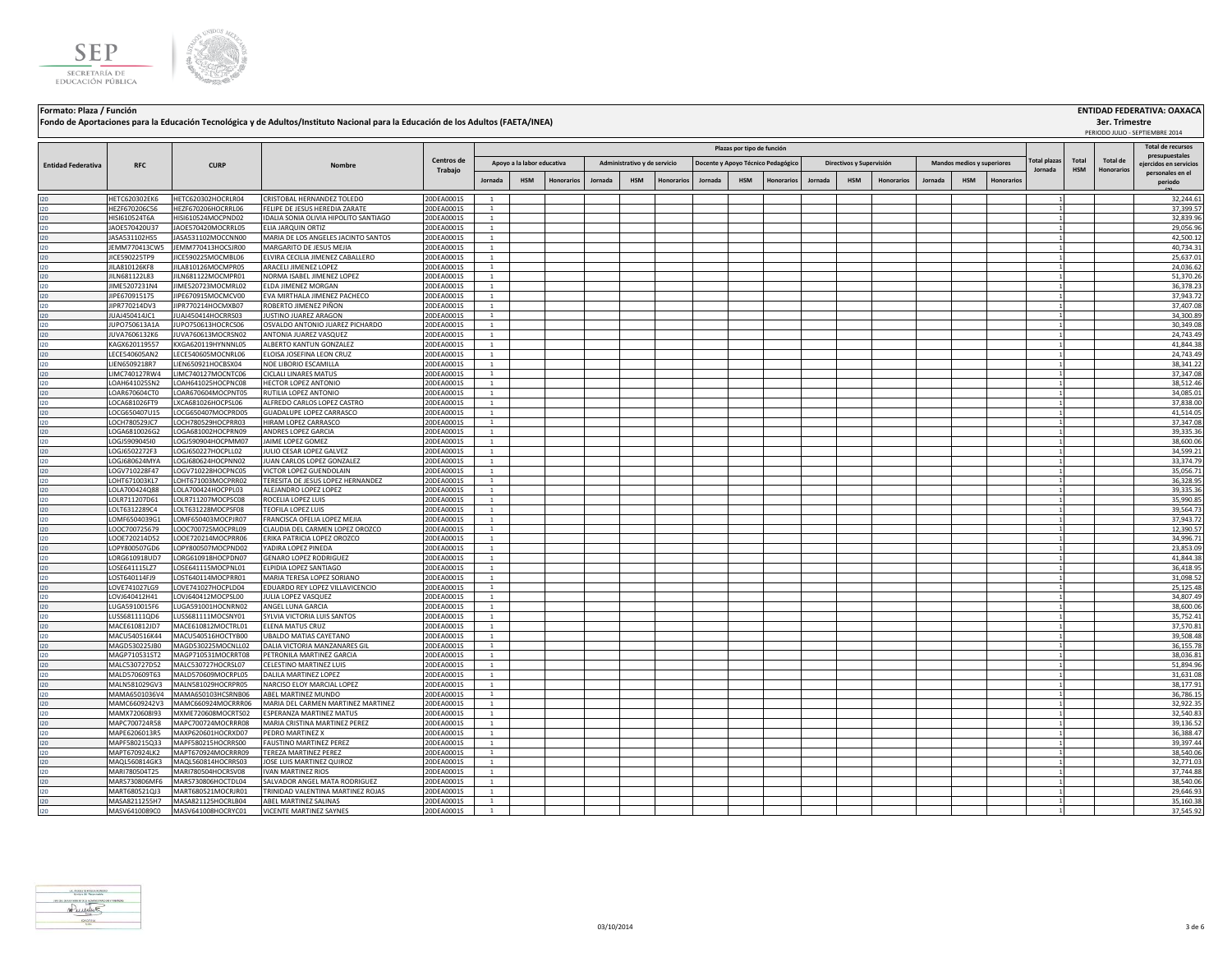



**Formato: Plaza / Función ENTIDAD FEDERATIVA: OAXACA Plazas por tipo de función Fondo de Aportaciones para la Educación Tecnológica y de Adultos/Instituto Nacional para la Educación de los Adultos (FAETA/INEA) Apoyo a la labor educativa**

|                           |                                |                                          |                                                        |                          |                                |                            |                   |         |                              |                   |                                    | Plazas por tipo de función |                   |         |                          |                   |         |                            |           |                     |            |                 | Total de recursos<br>presupuestales |
|---------------------------|--------------------------------|------------------------------------------|--------------------------------------------------------|--------------------------|--------------------------------|----------------------------|-------------------|---------|------------------------------|-------------------|------------------------------------|----------------------------|-------------------|---------|--------------------------|-------------------|---------|----------------------------|-----------|---------------------|------------|-----------------|-------------------------------------|
| <b>Entidad Federativa</b> | <b>RFC</b>                     | <b>CURP</b>                              | Nombre                                                 | Centros de               |                                | Apoyo a la labor educativa |                   |         | Administrativo y de servicio |                   | Docente y Apoyo Técnico Pedagógico |                            |                   |         | Directivos y Supervisión |                   |         | Mandos medios y superiores |           | <b>Total plazas</b> | Total      | <b>Total de</b> | eiercidos en servicios              |
|                           |                                |                                          |                                                        | Trabajo                  |                                |                            |                   |         |                              |                   |                                    |                            |                   |         |                          |                   |         |                            |           | Jornada             | <b>HSM</b> | Honorarios      | personales en el                    |
|                           |                                |                                          |                                                        |                          | lornada                        | <b>HSM</b>                 | <b>Honorarios</b> | Jornada | <b>HSM</b>                   | <b>Honorarios</b> | Jornada                            | <b>HSM</b>                 | <b>Honorarios</b> | Jornada | <b>HSM</b>               | <b>Honorarios</b> | Jornada | <b>HSM</b>                 | Honorario |                     |            |                 | periodo                             |
| 120                       | MEDJ630930RG6                  | MEDJ630930HOCRZR00                       | JERONIMO MANUEL MERINO DIAZ                            | 20DEA0001S               | $\overline{1}$                 |                            |                   |         |                              |                   |                                    |                            |                   |         |                          |                   |         |                            |           |                     |            |                 | 37.804.88                           |
| 120                       | MEFR840505JP4                  | MEFR840505MOCNNF07                       | RAFAELA MENDOZA FUENTES                                | 20DEA0001S               | <sup>1</sup>                   |                            |                   |         |                              |                   |                                    |                            |                   |         |                          |                   |         |                            |           |                     |            |                 | 25,328.98                           |
| 120                       | MEGV640826GG1                  | MEGV640826MOCSVR02                       | VIRGINIA DACIA MESTAS GUEVARA                          | 20DEA0001S               | <sup>1</sup>                   |                            |                   |         |                              |                   |                                    |                            |                   |         |                          |                   |         |                            |           |                     |            |                 | 39,136.52                           |
| 120                       | MEHA590212LB0                  | MEHA590212MOCRRR08                       | AURORA MERINO HERNANDEZ                                | 20DEA0001S               | $\overline{1}$                 |                            |                   |         |                              |                   |                                    |                            |                   |         |                          |                   |         |                            |           |                     |            |                 | 34,530.74                           |
| 120                       | MEHA621215K68                  | MEHA621215HOCNRR01                       | ARTURO TOMAS MENDOZA HERNANDEZ                         | 20DEA0001S               | $\overline{1}$                 |                            |                   |         |                              |                   |                                    |                            |                   |         |                          |                   |         |                            |           |                     |            |                 | 37,978.95                           |
| 120                       | MEHG560423FD1                  | MEHG560423MDFNRR07                       | GEORGINA JULIA MENDEZ HERNANDEZ                        | 20DEA0001S               | $\mathbf{1}$                   |                            |                   |         |                              |                   |                                    |                            |                   |         |                          |                   |         |                            |           |                     |            |                 | 51,669.96                           |
| 120                       | MELR631203GX9                  | MELR631203HOCNPL01                       | RAUL ELISEO MENDOZA LOPEZ                              | 20DEA0001S               | 1                              |                            |                   |         |                              |                   |                                    |                            |                   |         |                          |                   |         |                            |           |                     |            |                 | 35,560.29                           |
| 120                       | MEMG500619699                  | MEMG500619HOCNRR03                       | GERVASIO MENDOZA MARTINEZ                              | 20DEA0001S               | <sup>1</sup>                   |                            |                   |         |                              |                   |                                    |                            |                   |         |                          |                   |         |                            |           |                     |            |                 | 38,341.46                           |
| 120                       | MEMR6511251H5<br>MESM7010201H1 | MEMR651125HOCCNB09<br>MESM701020MOCNLR06 | RUBICEL MECOTT MONTERO<br>MARTHA ELENA MENDOZA SILVA   | 20DEA0001S               | <sup>1</sup><br><sup>1</sup>   |                            |                   |         |                              |                   |                                    |                            |                   |         |                          |                   |         |                            |           |                     |            |                 | 35,195.67<br>37,705.58              |
| 120<br>120                | MIMP821215BC6                  | MIMP821215HOCGRB01                       | PABLITO MIGUEL MARTINEZ                                | 20DEA0001S<br>20DEA0001S | <sup>1</sup>                   |                            |                   |         |                              |                   |                                    |                            |                   |         |                          |                   |         |                            |           |                     |            |                 | 26,663.43                           |
| 120                       | MITG661021CH3                  | MITG661021MOCRRD01                       | GUADALUPE MIRANDA TERAN                                | 20DEA0001S               | <sup>1</sup>                   |                            |                   |         |                              |                   |                                    |                            |                   |         |                          |                   |         |                            |           |                     |            |                 | 39,136.52                           |
| 120                       | MOGG820814NN5                  | MOGG820814MOCRMB07                       | GABRIELA ROSALBA MORALES GOMEZ                         | 20DEA0001S               | $\mathbf{1}$                   |                            |                   |         |                              |                   |                                    |                            |                   |         |                          |                   |         |                            |           |                     |            |                 | 31,582.84                           |
| 120                       | MOGS5304189F4                  | MOGS530418MOCRRL05                       | SILVIA MORALES GARCIA                                  | 20DEA0001S               | $\mathbf{1}$                   |                            |                   |         |                              |                   |                                    |                            |                   |         |                          |                   |         |                            |           |                     |            |                 | 21.751.26                           |
| 120                       | MOHM621223UJ8                  | MOHM621223HOCRRN02                       | MANUEL MORGAN HERNANDEZ                                | 20DEA0001S               | <sup>1</sup>                   |                            |                   |         |                              |                   |                                    |                            |                   |         |                          |                   |         |                            |           |                     |            |                 | 32,909.25                           |
| 120                       | MOJA420415MA7                  | MOJA420415HOCRVN04                       | ANASTACIO CRISOFORO MORALES JAVIER                     | 20DEA0001S               | $\mathbf{1}$                   |                            |                   |         |                              |                   |                                    |                            |                   |         |                          |                   |         |                            |           |                     |            |                 | 29,234.38                           |
| 120                       | MOMR710104EP3                  | MOMR710104MOCNRS02                       | ROSA MADEL MONTAÑO MARTINEZ                            | 20DEA0001S               | <sup>1</sup>                   |                            |                   |         |                              |                   |                                    |                            |                   |         |                          |                   |         |                            |           |                     |            |                 | 35,653.17                           |
| 120                       | MOSM630525QJ4                  | MOSM630525MOCNSR04                       | MARCELA MONTERROSA SOSA                                | 20DEA0001S               | $\mathbf{1}$                   |                            |                   |         |                              |                   |                                    |                            |                   |         |                          |                   |         |                            |           |                     |            |                 | 42.500.12                           |
| 120                       | MOSR561221FU1                  | MOSR561221HOCRNB06                       | RUBEN MORALES SANCHEZ                                  | 20DEA0001S               | $\overline{1}$                 |                            |                   |         |                              |                   |                                    |                            |                   |         |                          |                   |         |                            |           |                     |            |                 | 38,674.57                           |
| 120                       | MOSY610331IY7                  | MOSY610331MOCRNL03                       | YOLANDA MORALES SANCHEZ                                | 20DEA0001S               | <sup>1</sup>                   |                            |                   |         |                              |                   |                                    |                            |                   |         |                          |                   |         |                            |           |                     |            |                 | 35,752.41                           |
| 120                       | MUZA530105R5A<br>NAAA5504088Z3 | MUZA530105MOCRRM05                       | AMALIA SOLEDAD MURCIO ZARATE                           | 20DEA0001S               | <sup>1</sup>                   |                            |                   |         |                              |                   |                                    |                            |                   |         |                          |                   |         |                            |           |                     |            |                 | 38,253.49<br>41.844.38              |
| 120<br>120                | NAGS6806277IA                  | NAAA550408HOCVRL07<br>NAGS680627MOCVRC07 | ALBERTO NAVA ARMENGOL<br>SOCORRO NAVARRO GARCIA        | 20DEA0001S<br>20DEA0001S | <sup>1</sup><br><sup>1</sup>   |                            |                   |         |                              |                   |                                    |                            |                   |         |                          |                   |         |                            |           |                     |            |                 | 34,163.72                           |
| 120                       | NAJO820513M93                  | NAJO820513MOCRRB09                       | OBDULIA NARANJO JARQUIN                                | 20DEA0001S               | $\overline{1}$                 |                            |                   |         |                              |                   |                                    |                            |                   |         |                          |                   |         |                            |           |                     |            |                 | 29,646.81                           |
| 120                       | NOME570303EB1                  | NOME570303MOCLNV02                       | EVELIA DEVORA NOLASCO MENDEZ                           | 20DEA0001S               | $\overline{1}$                 |                            |                   |         |                              |                   |                                    |                            |                   |         |                          |                   |         |                            |           |                     |            |                 | 37,445.61                           |
| 120                       | OAPC670118R70                  | OAPC670118MOCRNL08                       | CLARITZA ORDAZ PINEDA                                  | 20DEA0001S               | <sup>1</sup>                   |                            |                   |         |                              |                   |                                    |                            |                   |         |                          |                   |         |                            |           |                     |            |                 | 19,547.96                           |
| 120                       | OASL630910SA3                  | OASL630910HOCRNS07                       | UIS ANGEL ORDAZ SANTIAGO                               | 20DEA0001S               | <sup>1</sup>                   |                            |                   |         |                              |                   |                                    |                            |                   |         |                          |                   |         |                            |           |                     |            |                 | 37,804.88                           |
| 120                       | OECJ830320783                  | OECJ830320HOCJRN02                       | JUAN OJEDA CRUZ                                        | 20DEA0001S               | $\mathbf{1}$                   |                            |                   |         |                              |                   |                                    |                            |                   |         |                          |                   |         |                            |           |                     |            |                 | 51.369.96                           |
| 120                       | OEMC691208V13                  | OEMC691208MOCJNN04                       | CONCEPCION AURORA OJEDA MENDEZ                         | 20DEA0001S               | <sup>1</sup>                   |                            |                   |         |                              |                   |                                    |                            |                   |         |                          |                   |         |                            |           |                     |            |                 | 27,571.64                           |
| 120                       | OERA58010634A                  | OERA580106MOCRMM16                       | AMELIA REINA ORTEGA RAMIREZ                            | 20DEA0001S               | <sup>1</sup>                   |                            |                   |         |                              |                   |                                    |                            |                   |         |                          |                   |         |                            |           |                     |            |                 | 37,744.88                           |
| 120                       | OIPJ690319IK2                  | OIPJ690319MOCRNS06                       | JOSEFA ORTIZ PANTOJA                                   | 20DEA0001S               | <sup>1</sup>                   |                            |                   |         |                              |                   |                                    |                            |                   |         |                          |                   |         |                            |           |                     |            |                 | 38.013.50                           |
| 120                       | OIPL630211I76                  | OIPL630211MOCRRR00                       | LOURDES ORTIZ PEREZ                                    | 20DEA0001S               | $\overline{1}$                 |                            |                   |         |                              |                   |                                    |                            |                   |         |                          |                   |         |                            |           |                     |            |                 | 39,335.36                           |
| 120<br>120                | OIRE5802056H6<br>OOCR650213L68 | OIRE580205HOCRBD09<br>OOCR650213HOCRSB03 | EDUARDO FELIPE ORTIZ ROBLES<br>ROBERTO OROZCO CASTILLO | 20DEA0001S<br>20DEA0001S | $\overline{1}$<br><sup>1</sup> |                            |                   |         |                              |                   |                                    |                            |                   |         |                          |                   |         |                            |           |                     |            |                 | 34,996.71<br>35,479.18              |
| 120                       | OOLI721127RE9                  | OOL1721127MOCRPS05                       | ISELA OROZCO LOPEZ                                     | 20DEA0001S               | <sup>1</sup>                   |                            |                   |         |                              |                   |                                    |                            |                   |         |                          |                   |         |                            |           |                     |            |                 | 38.142.38                           |
| 120                       | OORJ780525SY7                  | OORJ780525HOCSSR02                       | JORGE RICARDO OSORIO RASCON                            | 20DEA0001S               | <sup>1</sup>                   |                            |                   |         |                              |                   |                                    |                            |                   |         |                          |                   |         |                            |           |                     |            |                 | 51,370.08                           |
| 120                       | OOSV730529                     | OOSV730529HOCRLR07                       | VIRGINIO GERMAN OROPEZA SALAZAR                        | 20DEA0001S               | <sup>1</sup>                   |                            |                   |         |                              |                   |                                    |                            |                   |         |                          |                   |         |                            |           |                     |            |                 | 4,675.34                            |
| 120                       | PACI710506QF6                  | PACI710506MOCSNS03                       | <b>ISABEL PASTOR CONTRERAS</b>                         | 20DEA0001S               | $\overline{1}$                 |                            |                   |         |                              |                   |                                    |                            |                   |         |                          |                   |         |                            |           |                     |            |                 | 29,646.93                           |
| 120                       | PAMF480530GR1                  | PAMF480530HOCCXR07                       | FERNANDO LUIS PACHECO MUÑOZ                            | 20DEA0001S               | $\overline{1}$                 |                            |                   |         |                              |                   |                                    |                            |                   |         |                          |                   |         |                            |           |                     |            |                 | 36,321.29                           |
| 120                       | PAML7306075K6                  | PAML730607HOCDLS00                       | JOSE LUIS PADILLA MILAN                                | 20DEA0001S               | $\mathbf{1}$                   |                            |                   |         |                              |                   |                                    |                            |                   |         |                          |                   |         |                            |           |                     |            |                 | 37,608.00                           |
| 120                       | APN7601148Z2                   | PAPN760114MOCTRL00                       | NELLY MINERVA PATIÑO PORRAS                            | 20DEA0001S               | $\overline{1}$                 |                            |                   |         |                              |                   |                                    |                            |                   |         |                          |                   |         |                            |           |                     |            |                 | 24,790.70                           |
| 120                       | PARC800406ES5                  | PARC800406HOCCML00                       | CELSO PACHECO RAMIREZ                                  | 20DEA0001S               | <sup>1</sup>                   |                            |                   |         |                              |                   |                                    |                            |                   |         |                          |                   |         |                            |           |                     |            |                 | 13,316.12                           |
| 120                       | PARI7302013PI                  | PARI730201HOCCMG07                       | <b>IGNACIO PACHECO RAMIREZ</b>                         | 20DEA0001S               | <sup>1</sup>                   |                            |                   |         |                              |                   |                                    |                            |                   |         |                          |                   |         |                            |           |                     |            |                 | 30,164.31                           |
| 120<br>120                | PECL551009399<br>PEGA650720P30 | PECL551009HOCXBS05<br>PEGA650720MOCRRZ09 | LUIS JAIME PEÑA CABALLERO<br>AZALIA PEREZ GUERRA       | 20DEA0001S<br>20DEA0001S | <sup>1</sup><br>$\mathbf{1}$   |                            |                   |         |                              |                   |                                    |                            |                   |         |                          |                   |         |                            |           |                     |            |                 | 51,369.96<br>36,587.31              |
| 120                       | PEGL650921NC8                  | PEGL650921HOCRRS04                       | LUIS ARTURO PEREZ GARCIA                               | 20DEA0001S               | <sup>1</sup>                   |                            |                   |         |                              |                   |                                    |                            |                   |         |                          |                   |         |                            |           |                     |            |                 | 51,970.08                           |
| 120                       | PEHR670102NS8                  | PEHR670102MOCRRS06                       | ROSA ELVA PEREZ HERNANDEZ                              | 20DEA0001S               | <sup>1</sup>                   |                            |                   |         |                              |                   |                                    |                            |                   |         |                          |                   |         |                            |           |                     |            |                 | 36,079.85                           |
| 120                       | PELP621007PX6                  | PELP621007HOCRPD07                       | PEDRO MARCOS PEREZ LOPEZ                               | 20DEA0001S               | $\mathbf{1}$                   |                            |                   |         |                              |                   |                                    |                            |                   |         |                          |                   |         |                            |           |                     |            |                 | 39.335.36                           |
| 120                       | PELU6001079G5                  | PEXL600107HOCRXC02                       | LUCIANO JULIAN PEREZ X                                 | 20DEA0001S               | <sup>1</sup>                   |                            |                   |         |                              |                   |                                    |                            |                   |         |                          |                   |         |                            |           |                     |            |                 | 38,540.06                           |
| 120                       | PEPE620429G29                  | PEXP620429HOCRXD07                       | PEDRO PEREZ X                                          | 20DEA0001S               | <sup>1</sup>                   |                            |                   |         |                              |                   |                                    |                            |                   |         |                          |                   |         |                            |           |                     |            |                 | 52,045.26                           |
| 120                       | PICM561128GZ3                  | PICM561128MOCNSR03                       | MARISELA PINEDA CASTILLO                               | 20DEA0001S               | <sup>1</sup>                   |                            |                   |         |                              |                   |                                    |                            |                   |         |                          |                   |         |                            |           |                     |            |                 | 37,943.72                           |
| 120                       | PIRM620327RA8                  | PIRM620327HOCNMD07                       | MODESTO PINEDA ROMERO                                  | 20DEA0001S               | $\overline{1}$                 |                            |                   |         |                              |                   |                                    |                            |                   |         |                          |                   |         |                            |           |                     |            |                 | 51,370.26                           |
| 120                       | POCN690525Q68                  | POCN690525MCCTND06                       | NIDELVIA MARGARITA POOT CANUI                          | 20DEA0001S               | $\overline{1}$                 |                            |                   |         |                              |                   |                                    |                            |                   |         |                          |                   |         |                            |           |                     |            |                 | 42,636.84                           |
| 120                       | POVV6309058X8                  | POVV630905MOCBLR10                       | VIRGINIA SELIFLOR POBLANO VILLALOBOS                   | 20DEA0001S               | $\mathbf{1}$                   |                            |                   |         |                              |                   |                                    |                            |                   |         |                          |                   |         |                            |           |                     |            |                 | 38,204.46                           |
| 120                       | RAAF6506115R3                  | RAAF650611MOCMZS03                       | FAUSTINA RAMIREZ AZCONA                                | 20DEA0001S               | <sup>1</sup>                   |                            |                   |         |                              |                   |                                    |                            |                   |         |                          |                   |         |                            |           |                     |            |                 | 37,272.54                           |
| 120                       | RAAM6703046T9<br>RABA5711301BA | RAAM670304MOCMNN08<br>RABA571130MOCMRN02 | MANUELA RAMIREZ ANTONIO<br>ANDREA RAMOS BURGUET        | 20DEA0001S               | <sup>1</sup>                   |                            |                   |         |                              |                   |                                    |                            |                   |         |                          |                   |         |                            |           |                     |            |                 | 39,490.56<br>33,197.37              |
| 120<br>120                | RABO800823P97                  | RABO800823HOCMSS02                       | OSCAR DAMIAN RAMOS BUSTAMANTE                          | 20DEA0001S<br>20DEA0001S | $\mathbf{1}$<br>$\overline{1}$ |                            |                   |         |                              |                   |                                    |                            |                   |         |                          |                   |         |                            |           |                     |            |                 | 4,675.34                            |
| 120                       | RACA610804GA3                  | RACA610804HOCMSL01                       | ALBERTO RAMOS CASAS                                    | 20DEA0001S               | $\mathbf{1}$                   |                            |                   |         |                              |                   |                                    |                            |                   |         |                          |                   |         |                            |           |                     |            |                 | 39,534.20                           |
| 120                       | RACD610701TU6                  | RACD610701MOCMRR07                       | DORA MARTHA RAMIREZ CRUZ                               | 20DEA0001S               | $\mathbf{1}$                   |                            |                   |         |                              |                   |                                    |                            |                   |         |                          |                   |         |                            |           |                     |            |                 | 40,189.94                           |
| 120                       | RALI650221AV2                  | RALI650221MDFMSS00                       | MARIA ISABEL RAMIREZ LUIS                              | 20DEA0001S               | <sup>1</sup>                   |                            |                   |         |                              |                   |                                    |                            |                   |         |                          |                   |         |                            |           |                     |            |                 | 31,098.52                           |
| 120                       | RANE720804PU6                  | RANE720804HOCMCL06                       | ELEUTERIO RAMIREZ NICOLAS                              | 20DEA0001S               | <sup>1</sup>                   |                            |                   |         |                              |                   |                                    |                            |                   |         |                          |                   |         |                            |           |                     |            |                 | 27,313.27                           |
| 120                       | RARM560721U6A                  | RARM560721HOCMDR05                       | MARCELINO RAMIREZ RODRIGUEZ                            | 20DEA0001S               | <sup>1</sup>                   |                            |                   |         |                              |                   |                                    |                            |                   |         |                          |                   |         |                            |           |                     |            |                 | 33,704.43                           |
| 120                       | RARV701114HY1                  | RARV701114MOCMMR06                       | VIRGINIA RAMIREZ RAMIREZ                               | 20DEA0001S               |                                |                            |                   |         |                              |                   |                                    |                            |                   |         |                          |                   |         |                            |           |                     |            |                 | 40,768.58                           |
|                           |                                |                                          |                                                        |                          |                                |                            |                   |         |                              |                   |                                    |                            |                   |         |                          |                   |         |                            |           |                     |            |                 |                                     |



**3er. Trimestre** PERIODO JULIO - SEPTIEMBRE 2014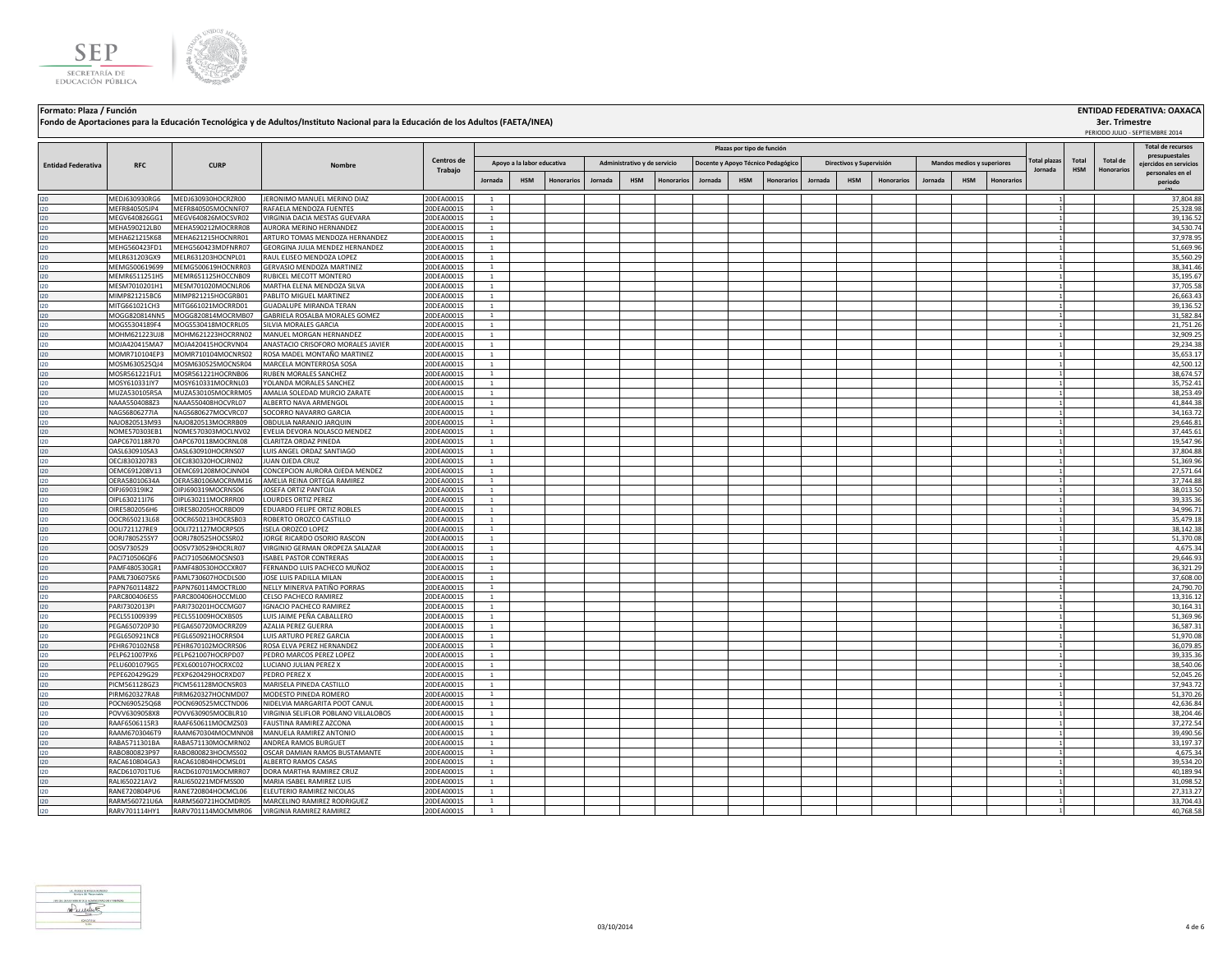



**Formato: Plaza / Función ENTIDAD FEDERATIVA: OAXACA Plazas por tipo de función RFC CURP Nombre Fondo de Aportaciones para la Educación Tecnológica y de Adultos/Instituto Nacional para la Educación de los Adultos (FAETA/INEA) Entidad Federativa RFC CURP CORP Nombre Centros de** <br> **CENTRO CURP Nombre CORP CURP CURP Apoyo a la labor educativa**

|                           |                                |                                          |                                                            |                          |                                |                            |            |         |                              |                   |         | Plazas por tipo de función |                                    |         |                          |                   |         |                            |           |                     |              |                   | <b>Total de recursos</b><br>presupuestales |
|---------------------------|--------------------------------|------------------------------------------|------------------------------------------------------------|--------------------------|--------------------------------|----------------------------|------------|---------|------------------------------|-------------------|---------|----------------------------|------------------------------------|---------|--------------------------|-------------------|---------|----------------------------|-----------|---------------------|--------------|-------------------|--------------------------------------------|
| <b>Entidad Federativa</b> | <b>RFC</b>                     | <b>CURP</b>                              | Nombre                                                     | Centros de               |                                | Apoyo a la labor educativa |            |         | Administrativo y de servicio |                   |         |                            | Docente y Apoyo Técnico Pedagógico |         | Directivos y Supervisión |                   |         | Mandos medios y superiores |           | <b>Total plazas</b> | <b>Total</b> | <b>Total de</b>   | eiercidos en servicios                     |
|                           |                                |                                          |                                                            | Trabajo                  |                                |                            |            |         |                              |                   |         |                            |                                    |         |                          |                   |         |                            |           | Jornada             | <b>HSM</b>   | <b>Honorarios</b> | personales en el                           |
|                           |                                |                                          |                                                            |                          | Jornada                        | <b>HSM</b>                 | Honorarios | Jornada | <b>HSM</b>                   | <b>Honorarios</b> | Jornada | <b>HSM</b>                 | <b>Honorarios</b>                  | Jornada | <b>HSM</b>               | <b>Honorarios</b> | Jornada | <b>HSM</b>                 | Honorario |                     |              |                   | periodo                                    |
| 120                       | REMM780401KT7                  | REMM780401HOCYRL08                       | <b>MELITON REYES MARTÍNEZ</b>                              | 20DEA0001S               | $\overline{1}$                 |                            |            |         |                              |                   |         |                            |                                    |         |                          |                   |         |                            |           |                     |              |                   | 51.370.08                                  |
| 120                       | REPE631210J56                  | REPE631210MOCYRL02                       | EULALIA REYES PEREZ                                        | 20DEA0001S               | <sup>1</sup>                   |                            |            |         |                              |                   |         |                            |                                    |         |                          |                   |         |                            |           |                     |              |                   | 34,625.03                                  |
| 120                       | RERA700408KA5                  | RERA700408HOCYML07                       | ALBERTO BENEDICTO REYES RAMIREZ                            | 20DEA0001S               | <sup>1</sup>                   |                            |            |         |                              |                   |         |                            |                                    |         |                          |                   |         |                            |           |                     |              |                   | 42,158.75                                  |
| 120                       | RERF640714MT0                  | RERF640714HOCYMR06                       | FRANCISCO REYES RAMIREZ                                    | 20DEA0001S               | $\mathbf{1}$                   |                            |            |         |                              |                   |         |                            |                                    |         |                          |                   |         |                            |           |                     |              |                   | 42,158.87                                  |
| 120                       | RERH761004C40                  | REHR761004HOCNDC05                       | HECTOR EDUARDO RENERO RODRIGUEZ                            | 20DEA0001S               | $\mathbf{1}$                   |                            |            |         |                              |                   |         |                            |                                    |         |                          |                   |         |                            |           |                     |              |                   | 34,246.64                                  |
| 120                       | RESE540714UM8                  | RESE540714HOCYNM03                       | EMILIANO REYES SANTIAGO                                    | 20DEA0001S               | $\mathbf{1}$                   |                            |            |         |                              |                   |         |                            |                                    |         |                          |                   |         |                            |           |                     |              |                   | 36,388.47                                  |
| 120                       | RESU851127MC5                  | RESU851127HDFYNL09                       | ULISSES REYNA SANCHEZ                                      | 20DEA0001S               | $\mathbf{1}$                   |                            |            |         |                              |                   |         |                            |                                    |         |                          |                   |         |                            |           |                     |              |                   | 28,882.65                                  |
| 120                       | RICA620505356                  | RICA620505MOCSRN09                       | ANGELA RIOS CRUZ                                           | 20DEA0001S               | $\overline{1}$                 |                            |            |         |                              |                   |         |                            |                                    |         |                          |                   |         |                            |           |                     |              |                   | 37.370.03                                  |
| 120<br>120                | RICF691004R13<br>RIPM6406108C2 | RICF691004MOCSRR00<br>RIPM640610HOCSLR06 | <b>FRANCISCA RIOS CRUZ</b><br>MARGARITO RIOS PALACIOS      | 20DEA0001S<br>20DEA0001S | $\mathbf{1}$<br>$\overline{1}$ |                            |            |         |                              |                   |         |                            |                                    |         |                          |                   |         |                            |           |                     |              |                   | 28,701.82<br>43,622.39                     |
| 120                       | ROAI6903177G4                  | ROAI690317MOCDRR00                       | IRLANDA GERTRUDIS RODRIGUEZ ARAGON                         | 20DEA0001S               | <sup>1</sup>                   |                            |            |         |                              |                   |         |                            |                                    |         |                          |                   |         |                            |           |                     |              |                   | 31,559.29                                  |
| 120                       | ROCC7903242V1                  | ROCC790324MOCJRT05                       | CATALINA ROJAS CRUZ                                        | 20DEA0001S               | 1                              |                            |            |         |                              |                   |         |                            |                                    |         |                          |                   |         |                            |           |                     |              |                   | 9,587.34                                   |
| 120                       | ROCS5611184Q3                  | ROCS561118MOCDRR07                       | SERAFINA RODRIGUEZ CRUZ                                    | 20DEA0001S               | $\mathbf{1}$                   |                            |            |         |                              |                   |         |                            |                                    |         |                          |                   |         |                            |           |                     |              |                   | 35,680.47                                  |
| 120                       | ROEL640123E63                  | ROXE640123MOCJXL06                       | ELIZABET ROJAS X                                           | 20DEA0001S               | <sup>1</sup>                   |                            |            |         |                              |                   |         |                            |                                    |         |                          |                   |         |                            |           |                     |              |                   | 37.303.57                                  |
| 120                       | ROHM7109022HA                  | ROHM710902MOCSRR07                       | MIRNA GABRIELA ROSAS HERRERA                               | 20DEA0001S               | 1                              |                            |            |         |                              |                   |         |                            |                                    |         |                          |                   |         |                            |           |                     |              |                   | 36,434.55                                  |
| 120                       | ROVA720415948                  | ROVA720415MOCSLN05                       | ANA LILIA ROSALES VELASCO                                  | 20DEA0001S               | $\mathbf{1}$                   |                            |            |         |                              |                   |         |                            |                                    |         |                          |                   |         |                            |           |                     |              |                   | 34,408.13                                  |
| 120                       | ROVH580406P33                  | ROVH580406HOCSSM02                       | HUMBERTO JULIAN ROSETTE VASQUEZ                            | 20DEA0001S               | <sup>1</sup>                   |                            |            |         |                              |                   |         |                            |                                    |         |                          |                   |         |                            |           |                     |              |                   | 33,704.43                                  |
| 120                       | ROVL500215P51                  | ROVL500215HOCDLM09                       | LAMBERTO RODRIGUEZ VILLASEÑOR                              | 20DEA0001S               | $\mathbf{1}$                   |                            |            |         |                              |                   |         |                            |                                    |         |                          |                   |         |                            |           |                     |              |                   | 38,739.02                                  |
| 120                       | RUCA661218PC4                  | RUCA661218HOCZRD05                       | ADOLFO RUIZ CORTES                                         | 20DEA0001S               | 1                              |                            |            |         |                              |                   |         |                            |                                    |         |                          |                   |         |                            |           |                     |              |                   | 36,587.31                                  |
| 120                       | RUGB6101106R8                  | RUGB610110HOCZRN06                       | BENITO RUIZ GUERRA                                         | 20DEA0001S               | <sup>1</sup>                   |                            |            |         |                              |                   |         |                            |                                    |         |                          |                   |         |                            |           |                     |              |                   | 29,424.52                                  |
| 120                       | RUSE630122PI8                  | RUSE630122HOCZNP00                       | EPIFANIO ANTONIO RUIZ SANTIAGO                             | 20DEA0001S               | <sup>1</sup>                   |                            |            |         |                              |                   |         |                            |                                    |         |                          |                   |         |                            |           |                     |              |                   | 26.001.33                                  |
| 120<br>120                | RUVR60030144A<br>SAAM690615DK7 | RUVR600301MOCZLS07<br>SAAM690615HOCNQG02 | ROSENDA LEONOR RUIZ VELASCO<br>MIGUEL ANGEL SANCHEZ AQUINO | 20DEA0001S<br>20DEA0001S | 1<br><sup>1</sup>              |                            |            |         |                              |                   |         |                            |                                    |         |                          |                   |         |                            |           |                     |              |                   | 36,905.61<br>36,786.15                     |
| 120                       | SACG6309299K0                  | SACG630929HVZLRN01                       | GONZALO SALGADO CARBALLO                                   | 20DEA0001S               | $\overline{1}$                 |                            |            |         |                              |                   |         |                            |                                    |         |                          |                   |         |                            |           |                     |              |                   | 30,565.96                                  |
| 120                       | SACR540827448                  | SACR540827MOCLSS02                       | ROSALBA SALINAS CASTILLO                                   | 20DEA0001S               | $\overline{1}$                 |                            |            |         |                              |                   |         |                            |                                    |         |                          |                   |         |                            |           |                     |              |                   | 33,896.03                                  |
| 120                       | SAFF701120411                  | SAFF701120MOCNNL09                       | FELISA SANTANA FUENTES                                     | 20DEA0001S               | $\mathbf{1}$                   |                            |            |         |                              |                   |         |                            |                                    |         |                          |                   |         |                            |           |                     |              |                   | 37,545.92                                  |
| 120                       | SAGA640123TV4                  | SAGA640123MOCLJM08                       | AMELIA SALVADOR GIJON                                      | 20DEA0001S               | 1                              |                            |            |         |                              |                   |         |                            |                                    |         |                          |                   |         |                            |           |                     |              |                   | 33,019.65                                  |
| 120                       | SAGA7006056G4                  | SAGA700605MOCBND04                       | ADELAIDA SABAH GENICO                                      | 20DEA0001S               | <sup>1</sup>                   |                            |            |         |                              |                   |         |                            |                                    |         |                          |                   |         |                            |           |                     |              |                   | 33,531.59                                  |
| 120                       | SAGF5810277I0                  | SAGF581027HOCNRR04                       | FRUMENCIO SANTIAGO GARCIA                                  | 20DEA0001S               | $\mathbf{1}$                   |                            |            |         |                              |                   |         |                            |                                    |         |                          |                   |         |                            |           |                     |              |                   | 42,500.12                                  |
| 120                       | SAGR651023746                  | SAGR651023HOCNML05                       | RAUL SANTIAGO GOMEZ                                        | 20DEA0001S               | 1                              |                            |            |         |                              |                   |         |                            |                                    |         |                          |                   |         |                            |           |                     |              |                   | 38.739.02                                  |
| 120                       | SAHJ7012204J7                  | SAHJ701220HOCNRN00                       | <b>IUAN JOSE SANTIAGO HERNANDEZ</b>                        | 20DEA0001S               | $\mathbf{1}$                   |                            |            |         |                              |                   |         |                            |                                    |         |                          |                   |         |                            |           |                     |              |                   | 38,739.02                                  |
| 120                       | SAJA680204QI9                  | SAJA680204HOCNRN09                       | ANDRES SANCHEZ JARQUIN                                     | 20DEA0001S               | 1                              |                            |            |         |                              |                   |         |                            |                                    |         |                          |                   |         |                            |           |                     |              |                   | 38,202.38                                  |
| 120                       | SALU7003208L4<br>SAMJ6612273N1 | SAXL700320MOCNXZ06<br>SAMJ661227HOCNJN09 | LUZ MARIA DOLORES SANCHEZ X<br>JUAN PASCUAL SANTIAGO MEJIA | 20DEA0001S<br>20DEA0001S | $\mathbf{1}$<br><sup>1</sup>   |                            |            |         |                              |                   |         |                            |                                    |         |                          |                   |         |                            |           |                     |              |                   | 35,078.37                                  |
| 120<br>120                | SAMM6312263CA                  | SAMM631226MOCNRR01                       | MARINA MA DE LA LUZ SANTIAGO MARTINEZ                      | 20DEA0001S               | $\mathbf{1}$                   |                            |            |         |                              |                   |         |                            |                                    |         |                          |                   |         |                            |           |                     |              |                   | 38,341.22<br>37,985.61                     |
| 120                       | SAMR730519K81                  | SAMR730519HOCNNB00                       | RUBEN MARCIAL SANCHEZ MENDOZA                              | 20DEA0001S               | $\mathbf{1}$                   |                            |            |         |                              |                   |         |                            |                                    |         |                          |                   |         |                            |           |                     |              |                   | 39,017.68                                  |
| 120                       | SAOC681124JL7                  | SAOC681124HOCNRR07                       | CRISOFORO ALEJANDRO SANTIAGO ORTIZ                         | 20DEA0001S               | $\mathbf{1}$                   |                            |            |         |                              |                   |         |                            |                                    |         |                          |                   |         |                            |           |                     |              |                   | 39,136.52                                  |
| 120                       | SAPL391210D19                  | SAPL391210MOCNLR08                       | LORETO GRACIELA SANTIAGO PALMA                             | 20DEA0001S               | $\overline{1}$                 |                            |            |         |                              |                   |         |                            |                                    |         |                          |                   |         |                            |           |                     |              |                   | 32,909.25                                  |
| 120                       | SAPR650531A23                  | SAPR650531MOCNRY04                       | REYNA VIRGEN SANTIAGO PEREZ                                | 20DEA0001S               | $\mathbf{1}$                   |                            |            |         |                              |                   |         |                            |                                    |         |                          |                   |         |                            |           |                     |              |                   | 38,540.30                                  |
| 120                       | SARA7108245N0                  | SARA710824MDFNMR01                       | AUREA AIDA SANCHEZ RAMIREZ                                 | 20DEA0001S               | $\mathbf{1}$                   |                            |            |         |                              |                   |         |                            |                                    |         |                          |                   |         |                            |           |                     |              |                   | 31,776.99                                  |
| 120                       | SARG681003E78                  | SARG681003MOCNSS02                       | GISELA SANDOVAL ROSALES                                    | 20DEA0001S               | <sup>1</sup>                   |                            |            |         |                              |                   |         |                            |                                    |         |                          |                   |         |                            |           |                     |              |                   | 36.388.47                                  |
| 120                       | SARH771127QB6                  | SARH771127MOCLDR06                       | HORTENSIA SALVADOR RODRIGUEZ                               | 20DEA0001S               | $\mathbf{1}$                   |                            |            |         |                              |                   |         |                            |                                    |         |                          |                   |         |                            |           |                     |              |                   | 30,033.28                                  |
| 120                       | SARM6803143D4                  | SARM680314MOCVVT02                       | MATILDE MARGARITA SAAVEDRA REVILLA                         | 20DEA0001S               | <sup>1</sup>                   |                            |            |         |                              |                   |         |                            |                                    |         |                          |                   |         |                            |           |                     |              |                   | 39,136.52                                  |
| 120                       | SASF600530QK2                  | SASF600530HOCNNR06                       | FERNANDO SANCHEZ SANCHEZ                                   | 20DEA0001S               | $\overline{1}$                 |                            |            |         |                              |                   |         |                            |                                    |         |                          |                   |         |                            |           |                     |              |                   | 29,362.02                                  |
| 120                       | SASJ720505R53                  | SASJ720505HDFNNN02<br>SATR691214MOCNRS00 | IUAN GABRIEL SAN JUAN SAN JUAN<br>ROSA MARIA SANCHEZ TORIS | 20DEA0001S               | $\overline{1}$                 |                            |            |         |                              |                   |         |                            |                                    |         |                          |                   |         |                            |           |                     |              |                   | 38,999.76<br>37,943.72                     |
| 120<br>120                | SATR6912146Q8<br>SAVA740814HW2 | SAVA740814HOCRSR09                       | ARMANDO SARABIA VASQUEZ                                    | 20DEA0001S<br>20DEA0001S | $\mathbf{1}$<br>1              |                            |            |         |                              |                   |         |                            |                                    |         |                          |                   |         |                            |           |                     |              |                   | 30,164.31                                  |
| 120                       | SAVR730830US0                  | SAVR730830MOCNLS02                       | ROSA SANCHEZ VALDIVIESO                                    | 20DEA0001S               | <sup>1</sup>                   |                            |            |         |                              |                   |         |                            |                                    |         |                          |                   |         |                            |           |                     |              |                   | 25,808.73                                  |
| 120                       | SAZL681127268                  | SAZL681127HOCNRS06                       | LUIS VIRGILIO SANTOS ZARATE                                | 20DEA0001S               | $\overline{1}$                 |                            |            |         |                              |                   |         |                            |                                    |         |                          |                   |         |                            |           |                     |              |                   | 37,744.88                                  |
| 120                       | SICG6111051N5                  | SICG611105HOCLRR01                       | <b>GERARDO SILVA CERVANTES</b>                             | 20DEA0001S               | $\mathbf{1}$                   |                            |            |         |                              |                   |         |                            |                                    |         |                          |                   |         |                            |           |                     |              |                   | 40,174.16                                  |
| 120                       | SICR6305233M0                  | SICR630523MDFRRC00                       | MARIA DEL ROCIO SIERRA CORTES                              | 20DEA0001S               | <sup>1</sup>                   |                            |            |         |                              |                   |         |                            |                                    |         |                          |                   |         |                            |           |                     |              |                   | 32,269.81                                  |
| 120                       | SIGJ551007DQ5                  | SIGJ551007MOCLRL08                       | <b>JULIA SILVA GARCIA</b>                                  | 20DEA0001S               | 1                              |                            |            |         |                              |                   |         |                            |                                    |         |                          |                   |         |                            |           |                     |              |                   | 38,985.61                                  |
| 120                       | SILO640518QW1                  | SILO640518MOCLPL03                       | OLIVA REMEDIOS SILVA LOPEZ                                 | 20DEA0001S               | $\mathbf{1}$                   |                            |            |         |                              |                   |         |                            |                                    |         |                          |                   |         |                            |           |                     |              |                   | 35,560.29                                  |
| 120                       | SIRG5212064RA                  | SIRG521206MOCLZL05                       | <b>GLORIA LOURDES SILVA RUIZ</b>                           | 20DEA0001S               | 1                              |                            |            |         |                              |                   |         |                            |                                    |         |                          |                   |         |                            |           |                     |              |                   | 39,534.20                                  |
| 120                       | SISA7802256P3                  | SISA780225HOCMMR04                       | ARMANDO SIMON SIMON                                        | 20DEA0001S               | $\sim$                         |                            |            |         |                              |                   |         |                            |                                    |         |                          |                   |         |                            |           |                     |              |                   | 27.974.80                                  |
| 120                       | SISI7611031L3                  | SISI761103HOCLNS05                       | <b>SRAEL SILVA SANTOS</b>                                  | 20DEA0001S               | $\mathbf{1}$                   |                            |            |         |                              |                   |         |                            |                                    |         |                          |                   |         |                            |           |                     |              |                   | 35,113.16                                  |
| 120                       | SIVR6201201UA<br>SOAM600301855 | SIVR620120HOCLNL06<br>SOAM600301HOCLRG09 | RAUL SILVA VENTURA<br>MIGUEL ANGEL SOLANA ARANDA           | 20DEA0001S               | <sup>1</sup><br>$\overline{1}$ |                            |            |         |                              |                   |         |                            |                                    |         |                          |                   |         |                            |           |                     |              |                   | 39,216.52                                  |
| 120<br>120                | SOFP841030BTA                  | SOFP841030MOCSBL02                       | MARIA DEL PILAR SOSA FABIAN                                | 20DEA0001S<br>20DEA0001S | $\mathbf{1}$                   |                            |            |         |                              |                   |         |                            |                                    |         |                          |                   |         |                            |           |                     |              |                   | 38,701.34<br>25,328.98                     |
| 120                       | SOJG700106RZ3                  | SOJG700106HOCTMS08                       | GASPAR GILBERTO SOTO JIMENEZ                               | 20DEA0001S               | $\mathbf{1}$                   |                            |            |         |                              |                   |         |                            |                                    |         |                          |                   |         |                            |           |                     |              |                   | 51,369.96                                  |
| 120                       | SOLG690528TF0                  | SOLG690528HOCSPR03                       | GERMAN SOSA LOPEZ                                          | 20DEA0001S               | <sup>1</sup>                   |                            |            |         |                              |                   |         |                            |                                    |         |                          |                   |         |                            |           |                     |              |                   | 38,620.06                                  |
| 120                       | TOPJ741111UZ4                  | TOPJ741111HOCRRS00                       | JESUS MARTIN TORRES PEREZ                                  | 20DEA0001S               | 1                              |                            |            |         |                              |                   |         |                            |                                    |         |                          |                   |         |                            |           |                     |              |                   | 38,202.38                                  |
| 120                       | TOTR7010057D4                  | TOTR701005HOCLRL07                       | RAUL TOLEDO TORRES                                         | 20DEA0001S               | 1                              |                            |            |         |                              |                   |         |                            |                                    |         |                          |                   |         |                            |           |                     |              |                   | 37,804.64                                  |
| 120                       | UIMA6301173R1                  | UIMA630117HOCRRN03                       | ANTONIO URBIETA MORENO                                     | 20DEA0001S               |                                |                            |            |         |                              |                   |         |                            |                                    |         |                          |                   |         |                            |           |                     |              |                   | 37,545.92                                  |
|                           |                                |                                          |                                                            |                          |                                |                            |            |         |                              |                   |         |                            |                                    |         |                          |                   |         |                            |           |                     |              |                   |                                            |



**3er. Trimestre**

PERIODO JULIO - SEPTIEMBRE 2014